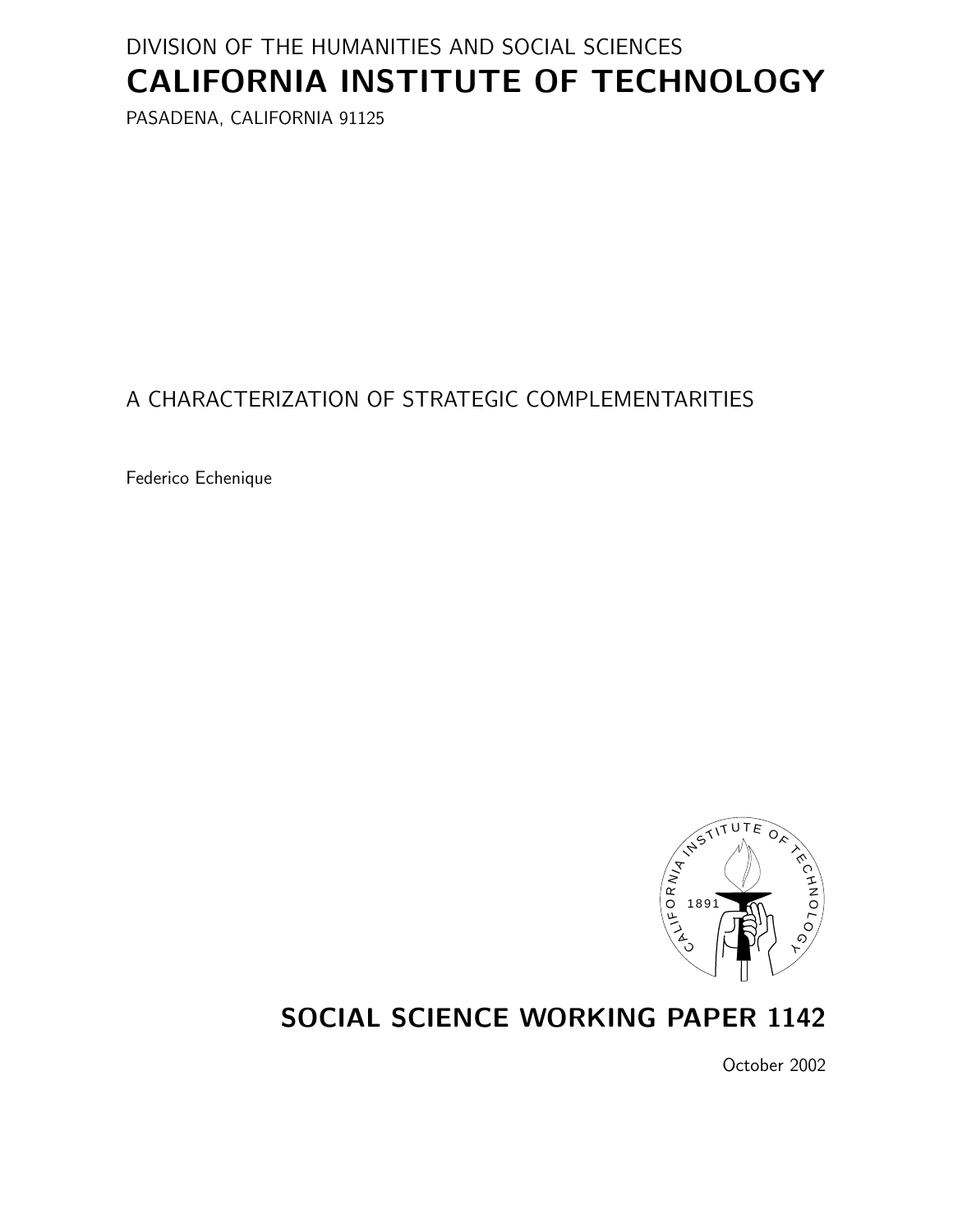# A Characterization of Strategic Complementarities

Federico Echenique

#### Abstract

I characterize games for which there is an order on strategies such that the game has strategic complementarities. I prove that, with some qualifications, games with a unique equilibrium have complementarities if and only if Cournot best-response dynamics has no cycles; and that all games with multiple equilibria have complementarities.

As applications of my results, I show: 1. That generic  $2X2$  games either have no pure-strategy equilibria, or have complementarities. 2. That generic two-player finite ordinal potential games have complementarities.

JEL classification numbers: C62, C72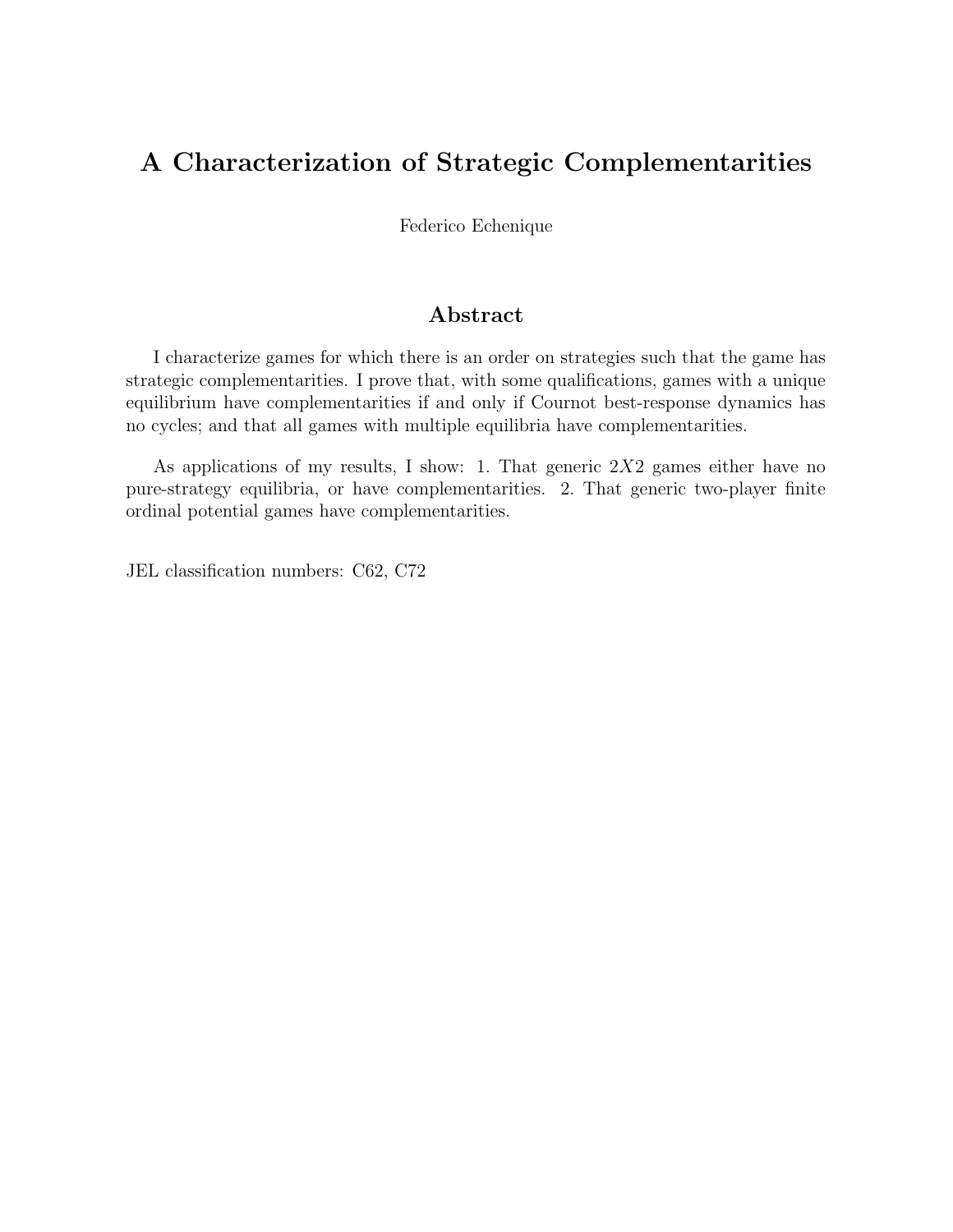# A Characterization of Strategic Complementarities

Federico Echenique<sup>∗</sup>

# 1 Introduction

A game has strategic complementarities (Topkis 1979, Vives 1990) if, given an order on players' strategies, an increase in one player's strategy makes the other players want to increase their strategies. For example, the players could be firms in price competition; if each firm's optimal price is an increasing function of the prices set by their opponents, the game has strategic complementarities. In games of strategic complementarities (GSC), Nash equilibria have a certain order structure; in particular, there is a smallest and largest equilibrium (Topkis, Vives, Zhou (1994)). Further, the set of all rationalizable strategies, and the set of limits of adaptive learning, is bounded below by the smallest equilibrium and above by the largest equilibrium (Vives 1990, Milgrom and Roberts 1990, Milgrom and Shannon 1994). GSC are a well-behaved class of games, and a useful tool for economists.

Consider the coordination game in Figure 1, is it a GSC? That is, is there an order on players' strategies so that best-responses are monotone increasing? Yes, let  $\alpha$  be smaller than β. Then, player 2's best response to  $\alpha$  is  $\alpha$  and to β is β. So, when 1 increases her strategy from  $\alpha$  to  $\beta$ , 2's best response increases from  $\alpha$  to  $\beta$ . Similarly for 1. So, with this order the coordination game is a GSC.

The question I address is: what does this depend on? That is, when can we find an order on strategies so that a game is a GSC? Note that how strategies are ordered is not

<sup>∗</sup> I thank an associate editor and a referee for their comments. I also thank Elvio Accinelli, Bob Anderson, Juan Dubra, Paul Milgrom, Stephen Morris, Charles Púgh, Ilya Segal, Chris Shannon, Xavier Vives, and seminar participants at Arizona State and Stanford Universities. A conversation with Ted O'Donoghue and Clara Wang prompted me to work on the research presented here. The non-standard proof of Theorem 3 owes a great deal to Bob Anderson, I am deeply grateful for his help. I worked out the results in Section 8 in response to Stephen Morris's very stimulating questions. Finally, part of this paper was written while I visited UC Berkeley's Economics Department, I appreciate Berkeley's hospitality. Any errors are my responsibility.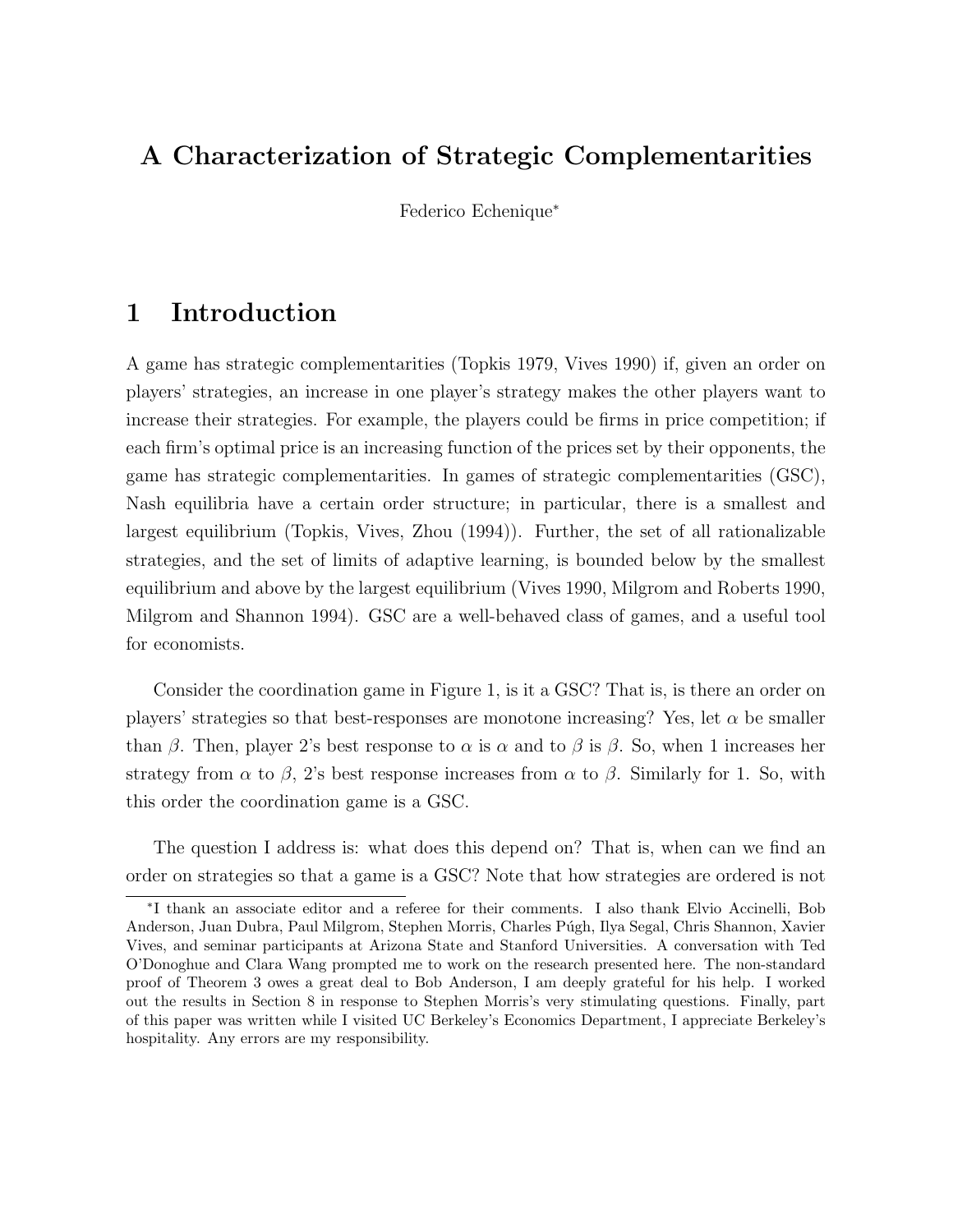|   | $\alpha$      |                     |  |
|---|---------------|---------------------|--|
| γ | $\mathcal{L}$ | $\mathbf{0}$ .<br>0 |  |
|   | 0<br><b>1</b> |                     |  |

Figure 1: A coordination game.

part of the description of a game—it does not affect the available strategies or payoffs. We as analysts use the order as a tool, therefore we are justified in choosing the order to conform to our theory. Often, results on GSC are used by coming up with a clever order on strategies that makes a situation into a GSC, this paper is concerned with how often such orders exists.

We normally introduce strategic complementarities by assuming supermodular payoffs. The crucial feature for most results on GSC is that the game's best-response correspondence is monotone increasing, and the assumption of supermodular payoffs is sufficient for monotone increasing best-responses.<sup>1</sup> I shall argue that it is enough, for the purpose of this paper, to define a GSC as a game for which there is a partial order on strategies so that best-responses are monotone increasing (and such that strategies have a lattice structure).

My results are:

- 1. With some qualifications, a game with a unique pure-strategy Nash equilibrium is a GSC if and only if Cournot best-response dynamics has no cycles except for the equilibrium.
- 2. A game with two or more pure-strategy Nash equilibria is always a GSC.

I illustrate my results with two applications: Generically, 2X2 games are either GSC or have no pure-strategy equilibria. And, generically, a finite two-player ordinal potential game is a GSC, but ordinal potential games with more than two players need not be GSC.

I now discuss my results.

1. With some qualifications, in games with a unique Nash equilibrium, strategic complementarities is equivalent to the absence of cycles in Cournot best-response dynamics. If b is the game's best-response function (the product of the players' best-response

<sup>&</sup>lt;sup>1</sup>In fact, the first paper using lattice-programming techniques in economics, Vives (1985), defined GSC like I do here.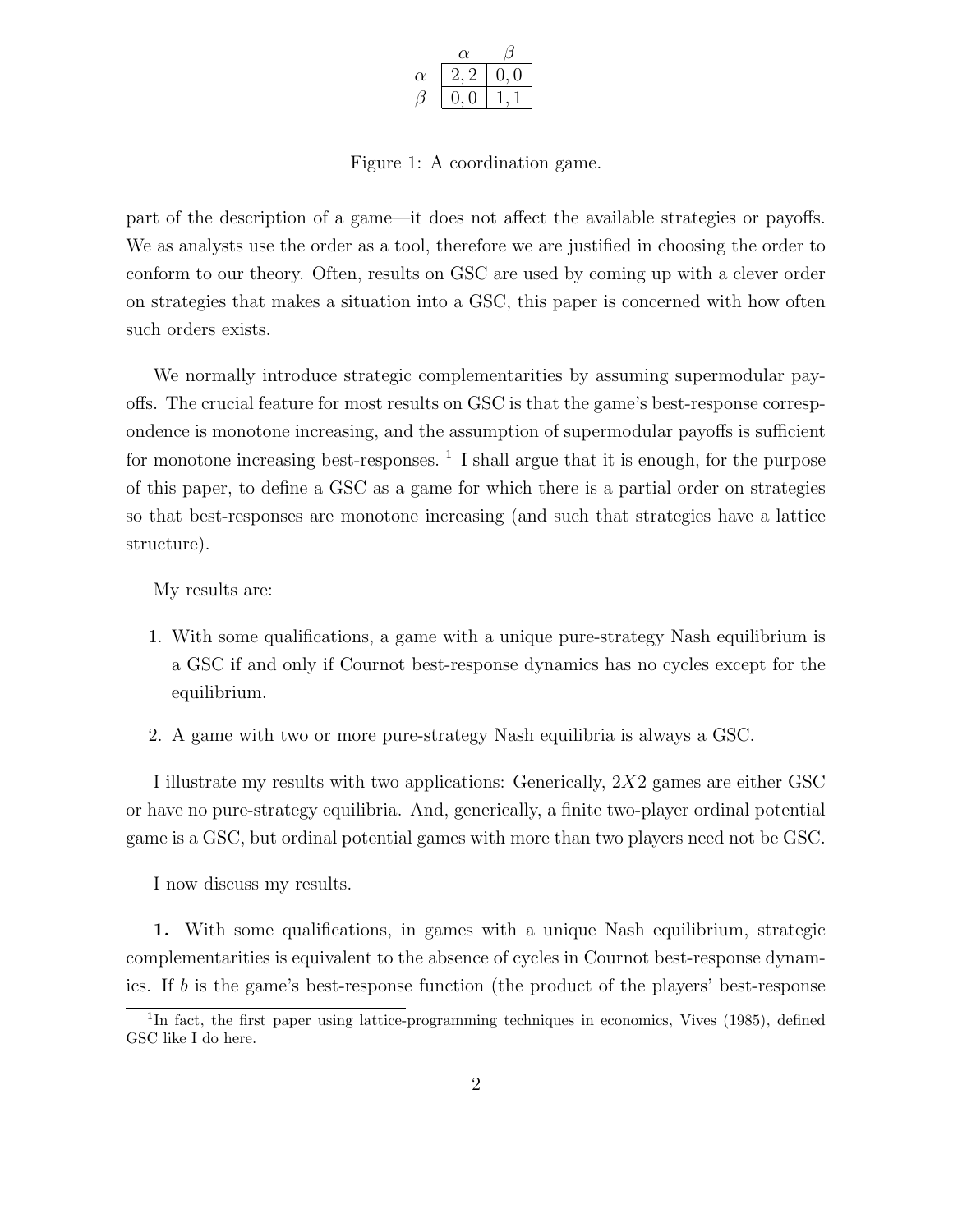functions) then Cournot best-response dynamics starting at x is defined by  $x_0 = x$ ,  $x_n = b(x_{n-1}), n = 1, 2, \ldots$  Absence of cycles means that, if x is not an equilibrium, Cournot best-response dynamics starting at x never returns to x, i.e.  $x_n \neq x$  for all  $n \geq 1$ , or, equivalently, that  $x \neq b^n(x)$  for all  $n \geq 1$ . In finite games, absence of cycles is equivalent to global stability, that is that  $b<sup>n</sup>(x)$  converges to the equilibrium for all x. In infinite games, absence of cycles is a weaker condition than global stability—so I show that a game with a unique, globally stable, equilibrium is a GSC.

2. A game with two or more pure-strategy equilibria is a GSC, so the vast majority of games that we encounter in applied work are GSC. The order in the coordination game of Figure 1 that makes its best-response function increasing involves making one Nash equilibrium the smallest point in the joint strategy space, and the other equilibrium the largest point in the strategy space. I show that, if a game has at least two equilibria, the same trick always works; we can order the strategies such that one equilibrium is the largest strategy profile and the other equilibrium is the smallest, and such that best-responses are monotone increasing. This result has implications for the use of complementarities to obtain predictions in games.

The literature on GSC has developed a set-valued prediction concept: the set of strategies that are larger than the smallest Nash equilibrium and smaller than the largest Nash equilibrium. This "interval prediction" contains all rationalizable strategies, and all strategies that are limits of adaptive learning. Is the interval prediction in general a sharp prediction? Milgrom and Roberts suggest that the answer may be negative:

Indeed, for some games, these bounds are so wide that our result is of little help: it is even possible that these bounds are so wide that the minimum and maximum elements of the strategy space are equilibria. (Milgrom and Roberts 1990, p. 1258)

Milgrom and Roberts go on to argue that, in some models, "the bounds are quite narrow." They present as examples an arms-race game, and a class of Bertrand oligopoly models, where there is a unique equilibrium.

My results imply that this is generally the case: if a game does not have a unique equilibrium, the interval prediction is essentially vacuous, as all games with multiple equilibria are GSC where the smallest and largest equilibria are the smallest and largest strategy profiles. This happens because games with multiple equilibria always involve a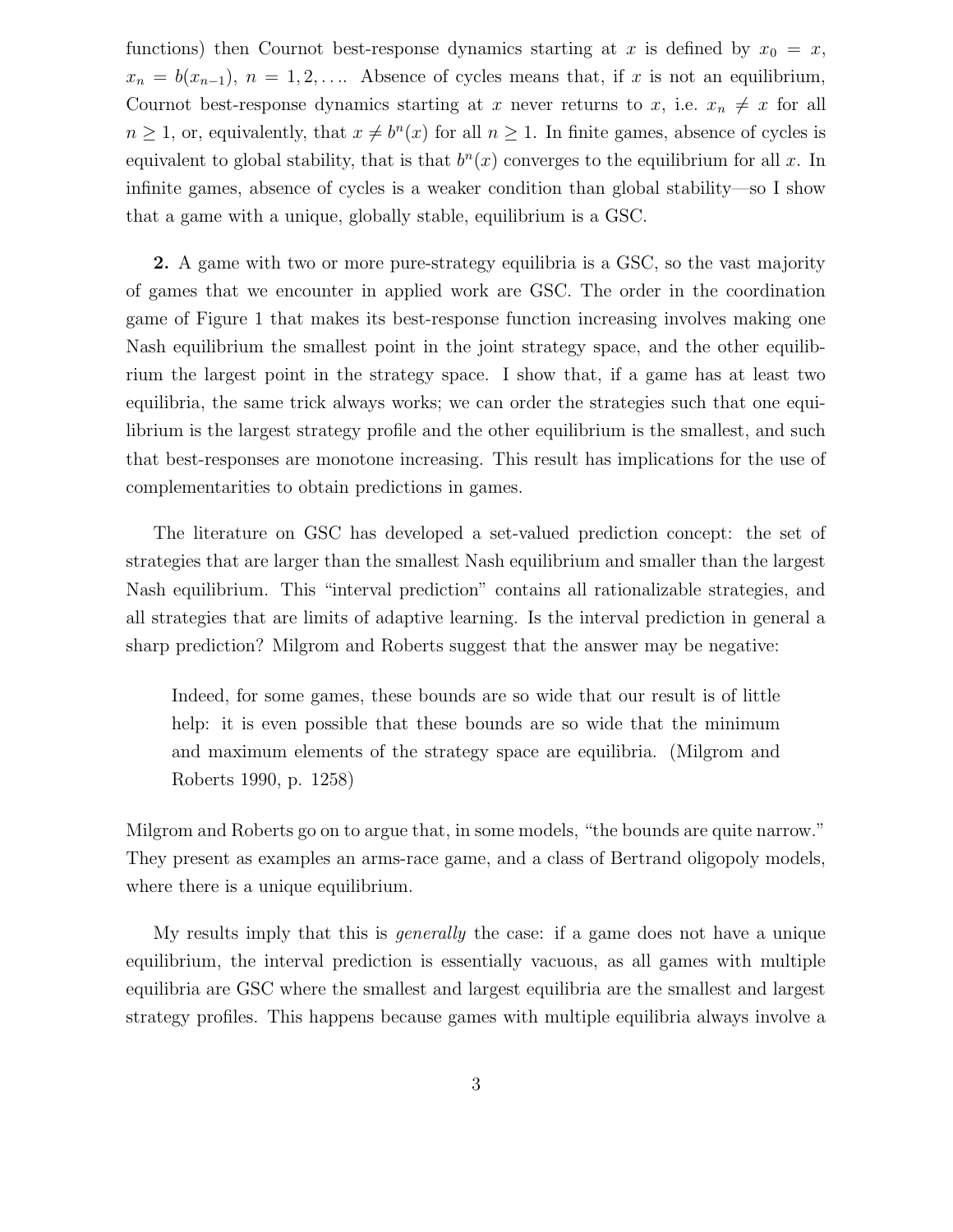kind of coordination problem—namely the problem of coordinating on one equilibrium and this coordination problem can be formalized through an order on strategies that makes the game a GSC.

I show that, in some games, no order that makes the game a GSC avoids a trivial interval prediction. In fact, the coordination game in Figure 1 is such a game. On the other hand, in the coordination game, all strategy profiles are rationalizable, which may suggest that the interval prediction coincides in general with rationalizability. I present an example where no order that makes the game a GSC, avoids strictly dominated strategies in the interval prediction—this is further evidence that the interval prediction is problematic.

I wish to emphasize that GSC are still a very useful tool. In a given game, complementarities jointly with the rest of the structure of the game can provide sharp results. <sup>2</sup> In a sense, complementarities is like compactness—most spaces we work with can be compactified, but compactness is still a very powerful tool. For example, Topkis's (1979) algorithm for finding the smallest and largest Nash equilibria in GSC is very useful on a given game with complementarities; and once Topkis's algorithm has delivered an interval prediction we can judge if it is sharp or not in that particular game. Other examples are Amir's (1996) elegant methods for analyzing Cournot oligopoly models using complementarities, and the equilibrium uniqueness results in the literature on global games (Morris and Shin 2000). <sup>3</sup>

My results are a contribution to the theory of GSC, delineating the boundaries of the set of GSC, but I do not provide new positive results on GSC, and I do not increase the scope of applicability of existing results on GSC. In fact, applying my results requires a previous knowledge of the equilibrium set of a game that one seldom has in applications rather, one tries to use results on GSC to obtain that knowledge. The point of this paper is that complementarities alone do not possess important predictive power, but that we can use complementarities to understand properties of a particular game.

Lippman, Mamer, and McCardle (1987), Sobel (1988), Milgrom and Roberts (1990),

<sup>&</sup>lt;sup>2</sup>Possibly, that is why "natural" orders—such as the usual order on  $\mathbb{R}^n$ —give sharp results: there is a relation between complementarities and the rest of the structure of the game.

<sup>3</sup>Amir's analysis does not proceed by introducing a convenient order on strategy spaces like I do (see also Amir and Lambson (2000)). My results—which, unlike Amir's, require prior knowledge of some equilibria of the game—imply that there are more Cournot oligopoly models that can be made into a GSC than the ones identified by Amir. But the structure, in addition to complementarities, that Amir uses in his paper enables him to obtain substantive results about Cournot oligopoly, and his results cannot be generalized using my characterization.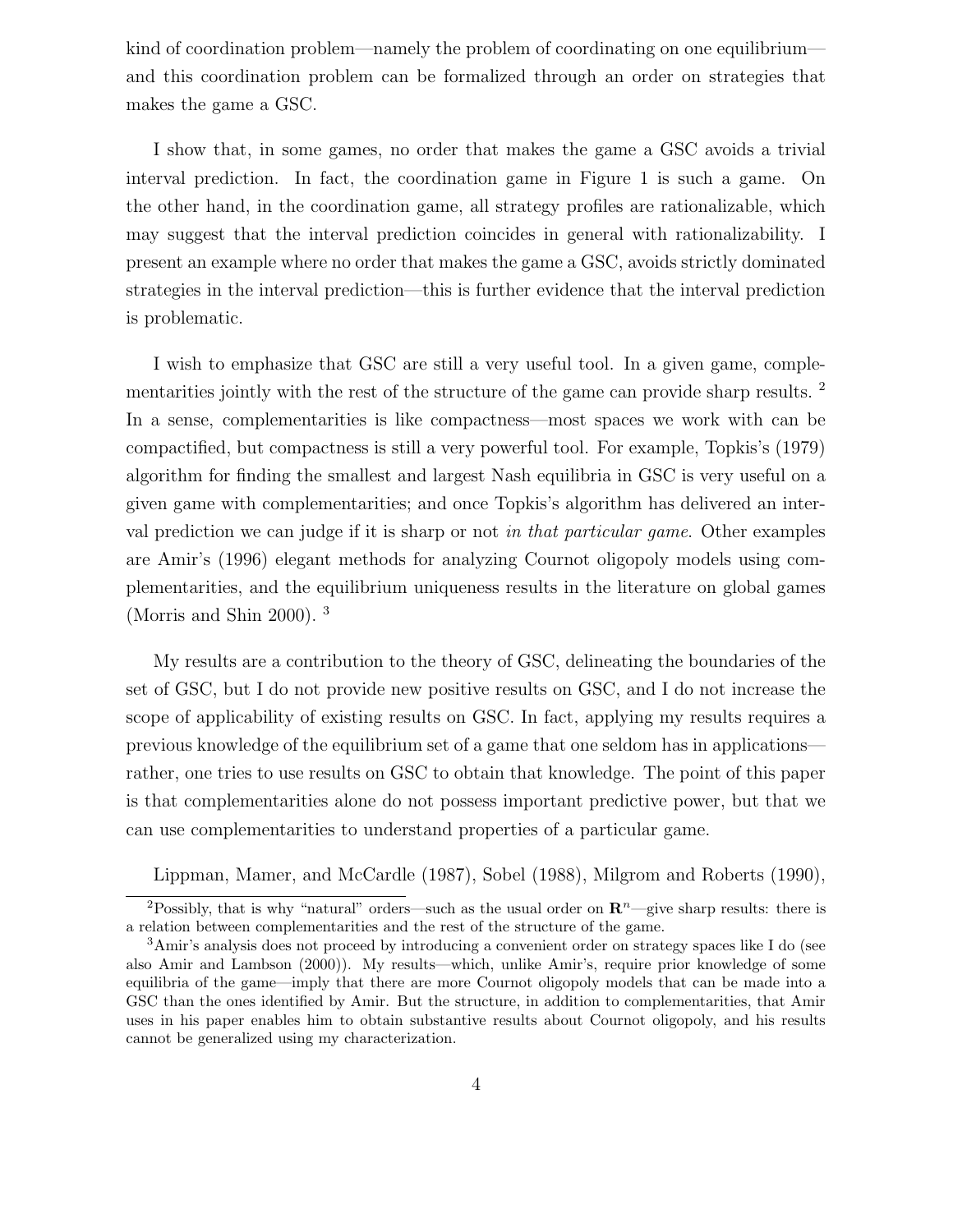Milgrom and Shannon (1994), Milgrom and Roberts (1994), Echenique (2002), and Echenique and Sabarwal (2000) present comparative statics results for a parameterized GSC. They prove that, if a parameter is complementary to players' choices, some selections of equilibria are monotone increasing in the parameter. My results prompt the question: can all systematic comparative statics conclusion be rationalized as coming from a parameterized GSC? The answer, it turns out, is no: there are parameterized models (with multiple equilibria) such that no order delivers the comparative statics as an application of results for GSC. In a sense, comparative statics acts as an "identifying restriction," we do not have enough degrees of freedom in selecting the order on strategies so as to make the game a GSC and, at the same time, preserve monotone comparative statics.

In Section 2 I give some preliminary definitions and present the model that the results apply to. Section 3 presents my results for games with a unique equilibrium, and section 4 presents my results for games with multiple equilibria. Section 5 discusses the interval prediction. Section 6 discusses comparative statics restrictions. In section 7 I present an application to 2X2 games, and in section 8 an application to potential games. Section 9 contains the proofs of Theorems 3 and 7.

### 2 Definitions

#### 2.1 Preliminaries

A detailed discussion of the concepts defined in this subsection can be found in Topkis (1998). A pair  $(X, \leq)$ , where X is a set and  $\leq$  is a transitive, reflexive, antisymmetric binary relation, is a **partially ordered** set;  $(X, \leq)$  is **totally ordered** if, for all  $x, y \in X$ ,  $x \leq y$  or  $y \leq x \leq x$  is then a total order on X);  $(X, \leq)$  is a *lattice* if whenever  $x, y \in X$ , both  $x \wedge y = \inf \{x, y\}$  and  $x \vee y = \sup \{x, y\}$  exist in X. Note that a totally ordered set is a lattice. A nonempty subset A of X is a **sublattice** if for all  $x, y \in A$ ,  $x \wedge_X y$ ,  $x \vee_X y \in A$ , where  $x \wedge_X y$  and  $x \vee_X y$  are obtained taking the infimum and supremum as elements of X (as opposed to using the relative order on  $A$ ).

A lattice  $(X, \leq)$  is *complete* if for every nonempty subset A of X, inf A, sup A exist in X. A nonempty subset A of X is **subcomplete** if  $B \subseteq A$ ,  $B \neq \emptyset$  implies  $\inf_X B$ , sup<sub>X</sub>  $B \in A$ , again taking inf and sup of B as a subset of X. For two subsets A, B of X, say that A is smaller than B in the **strong set order** if  $a \in A$ ,  $b \in B$  implies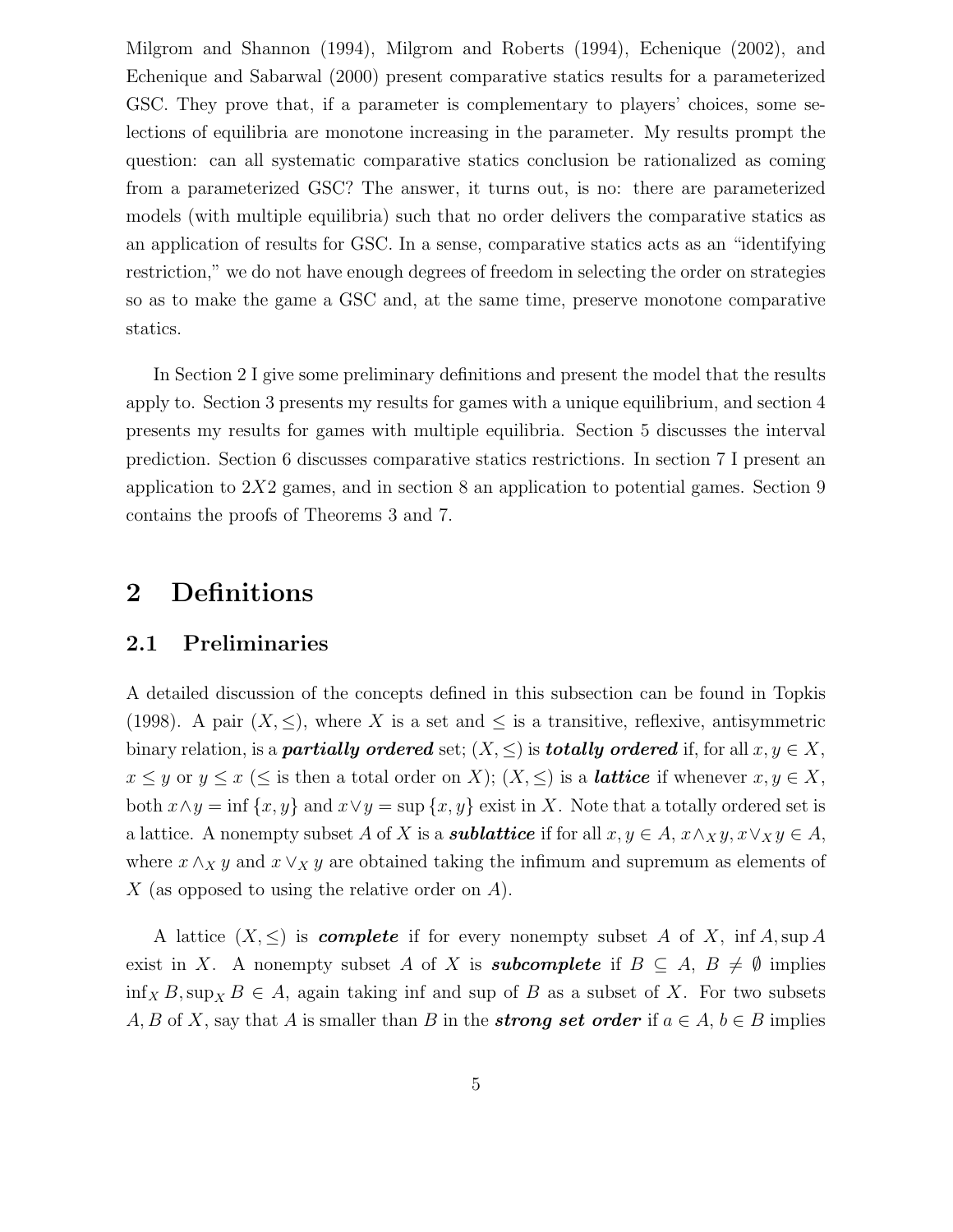$a \wedge b \in A$ ,  $a \vee b \in B$ .

Let  $(X, \leq)$  be a lattice. Say that a correspondence  $\phi: X \rightarrow X$  is weakly increasing over  $A \subseteq X$  if  $x, y \in A$  and  $x \leq y$  implies that there is  $z \in \phi(x)$  and  $z' \in \phi(y)$  with  $z \leq z'$ . Also, say that  $\phi$  is *increasing in the strong set order* if  $x < y$  implies that  $\phi(x)$ is smaller in the strong set order than  $\phi(y)$ . Note that when  $\phi$  is a function, i.e. single valued, both concepts coincide with the usual notion of "monotone weakly increasing."

A correspondence  $\phi: X \to X$  takes **finite values** if  $\phi(x)$  is a finite set for all  $x \in X$ .

#### 2.2 The Model

All results in the paper are results about functions, or correspondences, on a set X. The reader should think of the results as dealing with the best-response function, or correspondence, of a game.

Let  $\Gamma = \{I, \{u_i\}_{i \in I} \{S_i\}_{i \in I}\}\$ be a normal-form game. That is, I is a set of players, and each player  $i \in I$  is endowed with a strategy space  $S_i$  and a payoff function  $u_i$ :  $X = \times_{j \in I} S_j \to \mathbf{R}$ . If  $\beta_i : X \to S_i$  is player i's best-response correspondence,  $\beta_i(s) =$  $\arg\max_{\tilde{s}_i} u_i(\tilde{s}_i, s_{-i}),$  then  $\phi: X \to X$  defined by  $\phi = \times_{i \in I} \beta_i$  is the game's best-response correspondence. If best-responses are always unique, then  $\beta_i$  is a function, and  $f = \times_{i \in I} \beta_i$ is the game's best-response function. The set of fixed points of  $\phi$ —or, if best-responses are unique, of  $f$ —coincides with the set of pure-strategy Nash equilibria of Γ.

I shall only deal with pure strategies and pure-strategy equilibria, but one can apply my results to the best-response correspondence of the mixed extension of a game. The interpretation of my results for the mixed extension of a game is straightforward. <sup>4</sup>

 $\mathrm{A} \ \ \mathrm{game} \ \ \Gamma \ = \ \big\{ I, \left\{ u_i \right\}_{i \in I} \big\{ S_i \}_{i \in I} \big\} \ \ \mathrm{is} \ \ a \ \ \mathit{game \ \ of \ \ strategic \ \ complementarities}$ (GSC) if there is an order  $\leq$  on X such that  $(X, \leq)$  is a lattice and  $\phi$  is weakly increasing. If  $\Gamma$  has unique best-responses,  $\Gamma$  is a GSC if there is an order  $\leq$  on X such that  $(X, \leq)$  is a lattice and f is a monotone increasing function.

It will be useful to interpret some assumptions in terms of Cournot best-response dynamics: If players meet to play Γ over and over again, and if they, in each round of

<sup>&</sup>lt;sup>4</sup>I focus on pure strategies because the GSC literature considers usually orders on pure strategies. It may be desirable to order both pure and mixed strategies in a way that is consistent (for example by using the first-order stochastic dominance order on mixed strategies) but unless all strategy spaces are chains, this is incompatible with strategic complementarities, see Echenique (2000).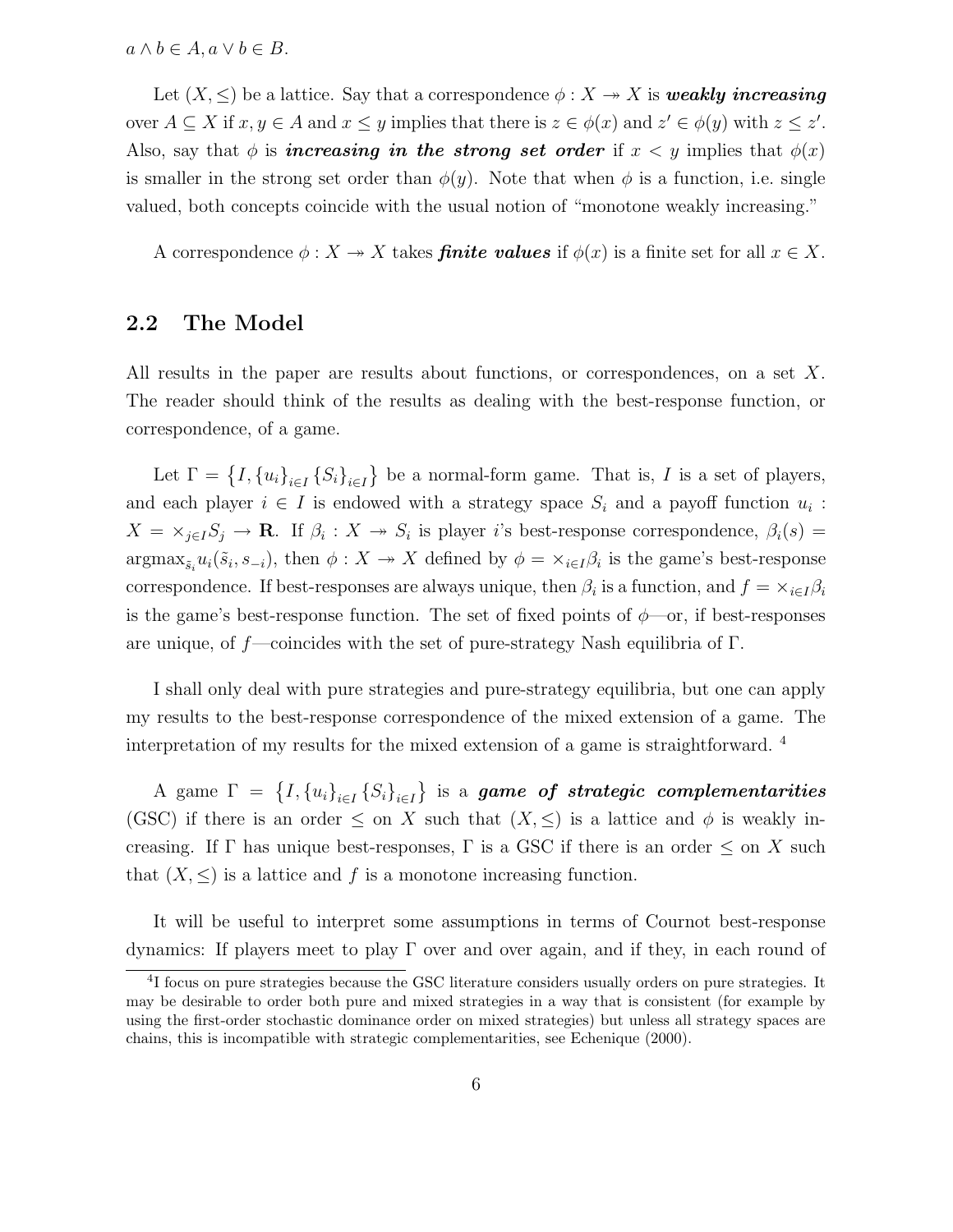play n, choose a best response to their opponents' play in  $n-1$ , we say that they follow Cournot best-response dynamics. If  $\phi$  is Γ's best-response correspondence, all Cournot best-response dynamics are generated by  $x_n \in \phi(x_{n-1})$  (for some initial  $x_0$ ).

**Definition 1** Let X be a set and  $\phi: X \rightarrow X$  be a correspondence. A point  $x \in X$  is a cycle of  $\phi$  if there is  $n \in \mathbb{N}$  such that  $x \in \phi^n(x)$ . Let X be a topological space. A fixed point e is **globally stable** for  $\phi$  if, for every  $x \in X$  and every sequence  $\{x_k\}$  with  $x_0 = x$  and  $x_k \in \phi(x_{k-1}), x_k \to e$ . By interpreting  $f : X \to X$  as a correspondence with singleton values, these definitions extended to functions.

Absence of cycles means that no Cournot best-response dynamics will get caught in a cycle. <sup>5</sup> And global stability means that players that engage in Cournot best-response dynamics will eventually approach Nash equilibrium play.

## 3 Unique Equilibrium

Let X be a set,  $f: X \to X$  a function and  $\phi: X \to X$  a correspondence. First, I consider the problem of when there is an an order  $\leq$  such that  $(X, \leq)$  is a lattice and f is monotone increasing. Second, I consider the problem of when there is an an order ≤ such that  $(X, \leq)$  is a lattice and  $\phi$  is weakly increasing. Third, I discuss some technical issues.

**Theorem 2** Let  $f : X \to X$  have a unique fixed point  $e \in X$ . There is a total order  $\leq$ on X such that f is monotone increasing if and only if f has no cycles besides  $e$ .

The proof of Theorem 2 follows from Theorem 3 below. Let me say here that: a) It is immediate that the absence of cycles is necessary for the existence of a total order such that f is increasing. For example, if  $x = f(f(x)) = f^2(x)$  and  $x \neq f(x)$  then f cannot be monotone increasing, as one and only one of  $x < f(x)$  and  $f(x) < x$  must hold. Similarly for  $x = f^{n}(x)$ ,  $n \ge 2$ . b) When X is finite it is easy to prove sufficiency, the idea is as follows. Absence of cycles implies that for each x there is an n such that  $e = f<sup>n</sup>(x)$ ; now let  $x < y$  whenever the smallest n such that  $e = f<sup>n</sup>(x)$  is larger than the smallest n such that  $e = f^{n}(y)$ , this ensures that  $f(x) < f(y)$ . It remains to order the elements that are

<sup>5</sup>Cournot best-response dynamics is a very naive learning model, my results do not depend of any virtues of Cournot dynamics as a learning model. The absence of cycles should be viewed as a technical condition. It is true, though, that Cournot dynamics is easy to implement on a computer, and therefore the condition of absence of cycles is easy to verify computationally.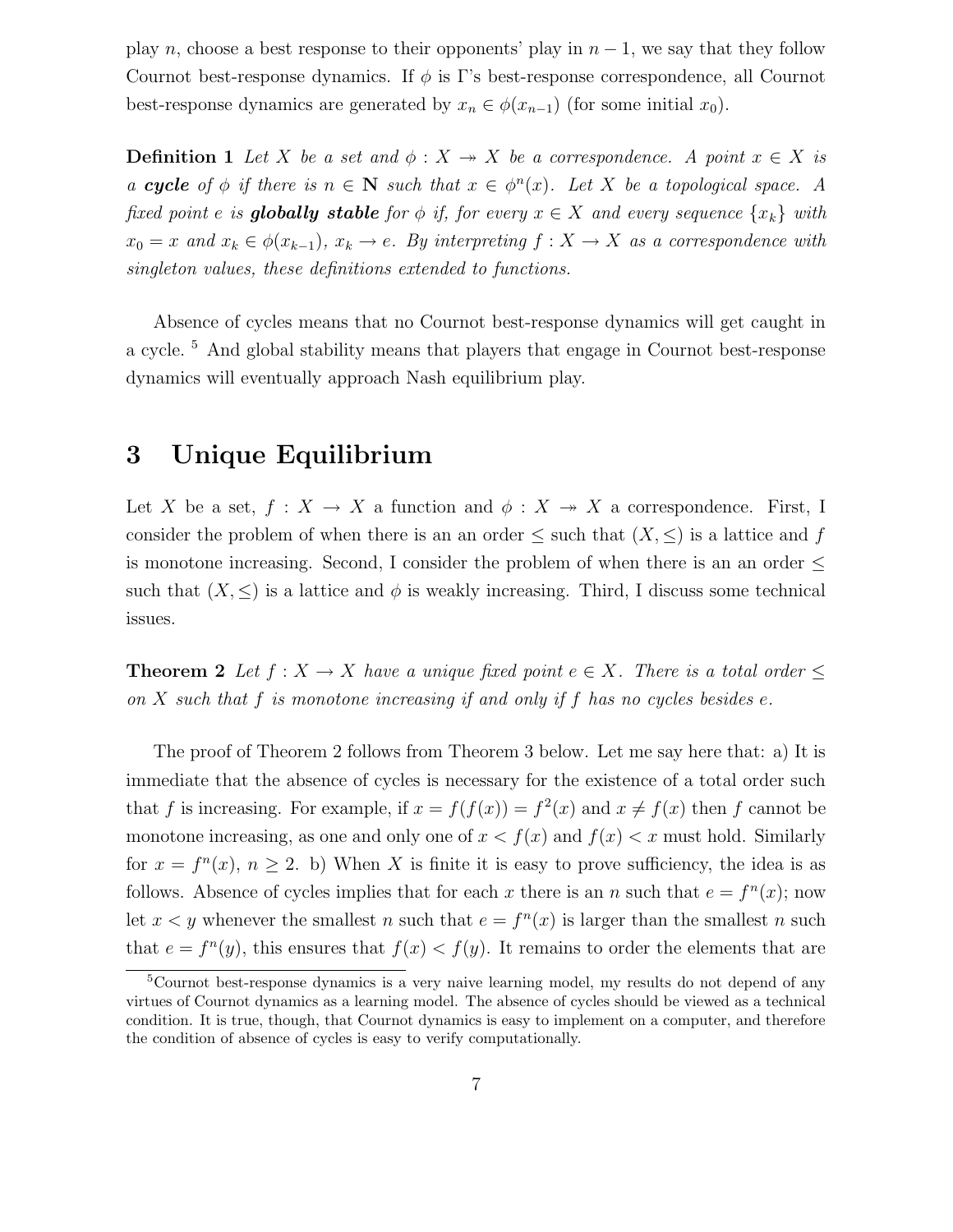|  |  | $\alpha$   2,2   0,0   0,0 |           |           |              |                 |
|--|--|----------------------------|-----------|-----------|--------------|-----------------|
|  |  | $\beta$   0,0   1, -1      |           | $\alpha$  |              | $1, -1$ $2, -2$ |
|  |  | $0, 0 \mid -1, 1 \mid$     | $ 1, -1 $ | $\beta^-$ |              |                 |
|  |  |                            |           |           | $\Gamma_{2}$ |                 |
|  |  |                            |           |           |              |                 |

Figure 2: A non-GSC, and a GSC that is zero-sum.

the same number of iterates away from e, which is slightly cumbersome but easy (see the proof of Theorem 3 for the details, and for the proof when X is infinite).

Theorem 2 may have some mathematical interest, independently of the application to game theory that I emphasize.

Absence of cycles is a non-topological condition that is weaker than global stability: global stability implies the absence of cycles other than e, but absence of cycles does not imply global stability—for example, let X be the unit disk in  $\mathbb{R}^2$  and f be a rotation of X by an irrational number, then f has a unique fixed point,  $(0, 0)$ , and no cycles, but  $(0,0)$  is clearly not globally stable. The existence of an order such that f is increasing is a non-topological statement, so it cannot depend on global stability.

#### 3.1 Examples

Let  $\Gamma = \{I, \{u_i\}_{i \in I} \{S_i\}_{i \in I}\}\$ be a normal-form game with a unique Nash equilibrium. If all players have unique best-responses—which, as these are pure-strategy best-responses, is generically the case when  $\Gamma$  is a finite game—then, by Theorem 2,  $\Gamma$  is a GSC if and only if Cournot best-response dynamics have no cycles except for  $e$ . <sup>6</sup> In particular, if  $e$  is globally stable under Cournot best-response dynamics, then Γ is a GSC. One implication of these results is that a game that satisfies the dominant diagonal condition in Gabay and Moulin (1980), and has thus a unique, globally stable, equilibrium, is a GSC.

As an illustration of Theorem 2, consider  $\Gamma_1$ , the 3X3 game on the left in Figure 2. This game has a unique pure-strategy equilibrium, and best-response dynamics have the cycles  $(\alpha, \alpha) \to (\alpha, \alpha)$ ,  $(\beta, \alpha) \to (\alpha, \gamma) \to (\gamma, \alpha) \to (\alpha, \beta) \to (\beta, \alpha)$ , and  $(\beta, \beta) \to$  $(\beta, \gamma) \to (\gamma, \gamma) \to (\gamma, \beta) \to (\beta, \beta)$ . Therefore there is no order on strategies such that the game in Figure 2 is a GSC.

<sup>&</sup>lt;sup>6</sup>See section 3.3 for the difference between lattice and totally ordered strategy spaces.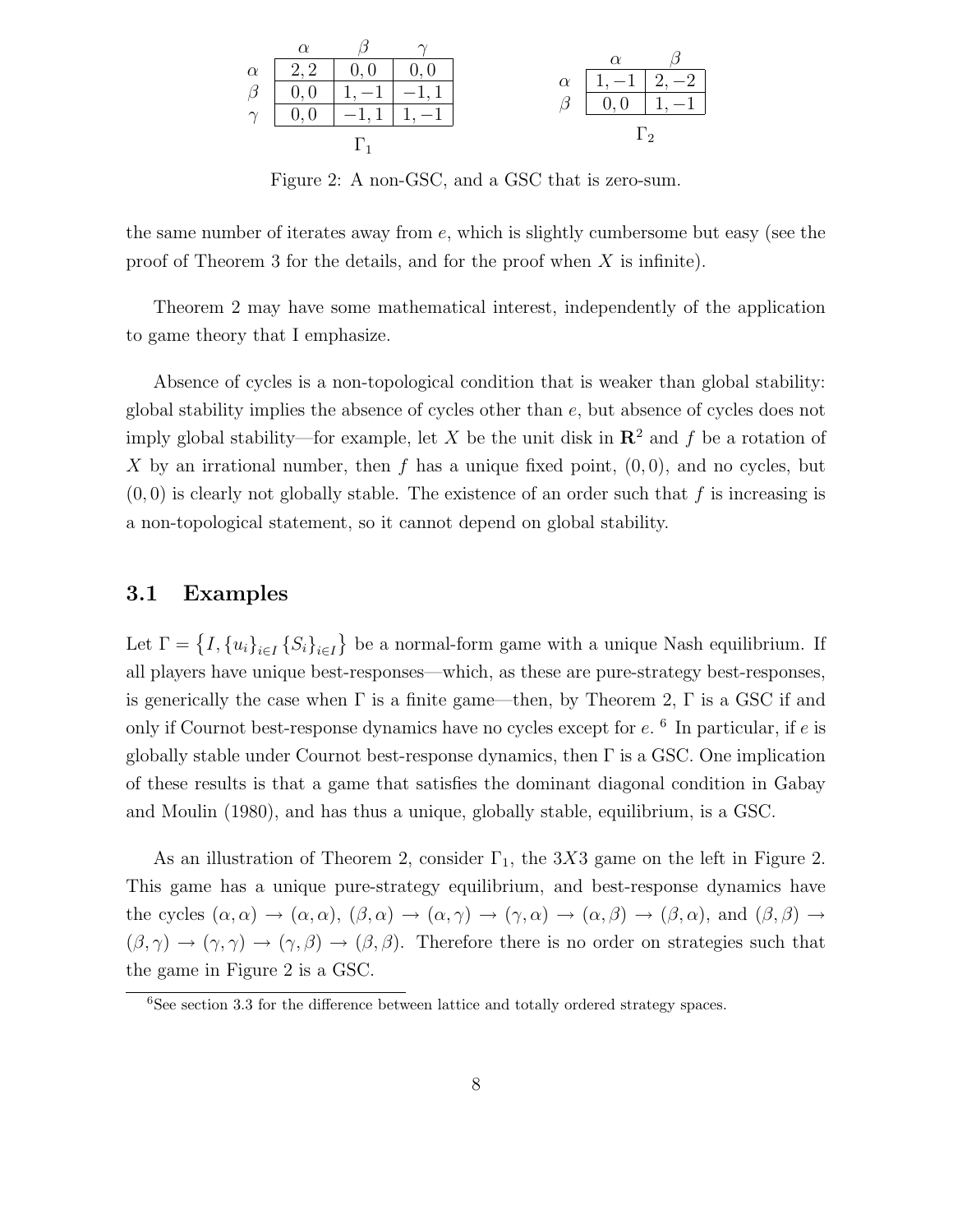Consider  $\Gamma_2$ , the zero-sum game on the right in Figure 2 as a second illustration of Theorem 2. This is a GSC because it has a unique equilibrium and no cycles. The intuitive idea that zero-sum games and GSC are different is therefore false.

#### 3.2 Non-unique best-responses

Theorem 2 for functions can be generalized to correspondences with finite values, but the characterization is not completely tight. Absence of cycles implies the existence of a total order that makes the correspondence weakly monotone, but a weakly monotone correspondence may have cycles, as weak monotonicity does not control all selections from the correspondence.

**Theorem 3** Let  $\phi: X \rightarrow X$  have a unique fixed point  $e \in X$ . If  $\phi$  takes finite values and has no cycles besides e, there is a total order on X such that  $\phi$  is weakly increasing. Further, if  ${e} = \phi(e)$  and there is a total order on X such that  $\phi$  is increasing in the strong set order, then  $\phi$  has no cycles besides e.

The proof of Theorem 3 is in section 9.

I need the hypothesis of a correspondence with finite values to use non-standard analysis the way I do. If  $\Gamma$  is a game with unique best-responses, of course the bestresponses have finite values, and both weakly increasing and increasing in the strong set order coincide with monotone increasing. So Theorem 3 implies Theorem 2. Also, if Γ is a finite game, then best-responses take finite values. I have not been able to extend the characterization in Theorem 3 to arbitrary games with infinite strategy spaces and non-unique best-responses.

Global stability implies absence of cycles, thus we obtain

**Corollary 4** Let X be a topological space and  $\phi: X \rightarrow X$  a correspondence with finite values and a unique fixed point  $e \in X$ . If e is globally stable then there is a total order on X such that  $\phi$  is weakly increasing.

### 3.3 Totally ordered strategy space vs. a lattice strategy space, and completeness.

Theorems 2 and 3 give necessary and sufficient conditions for a game to be a GSC with a totally ordered strategy space. I defined GSC as games with lattice strategy spaces,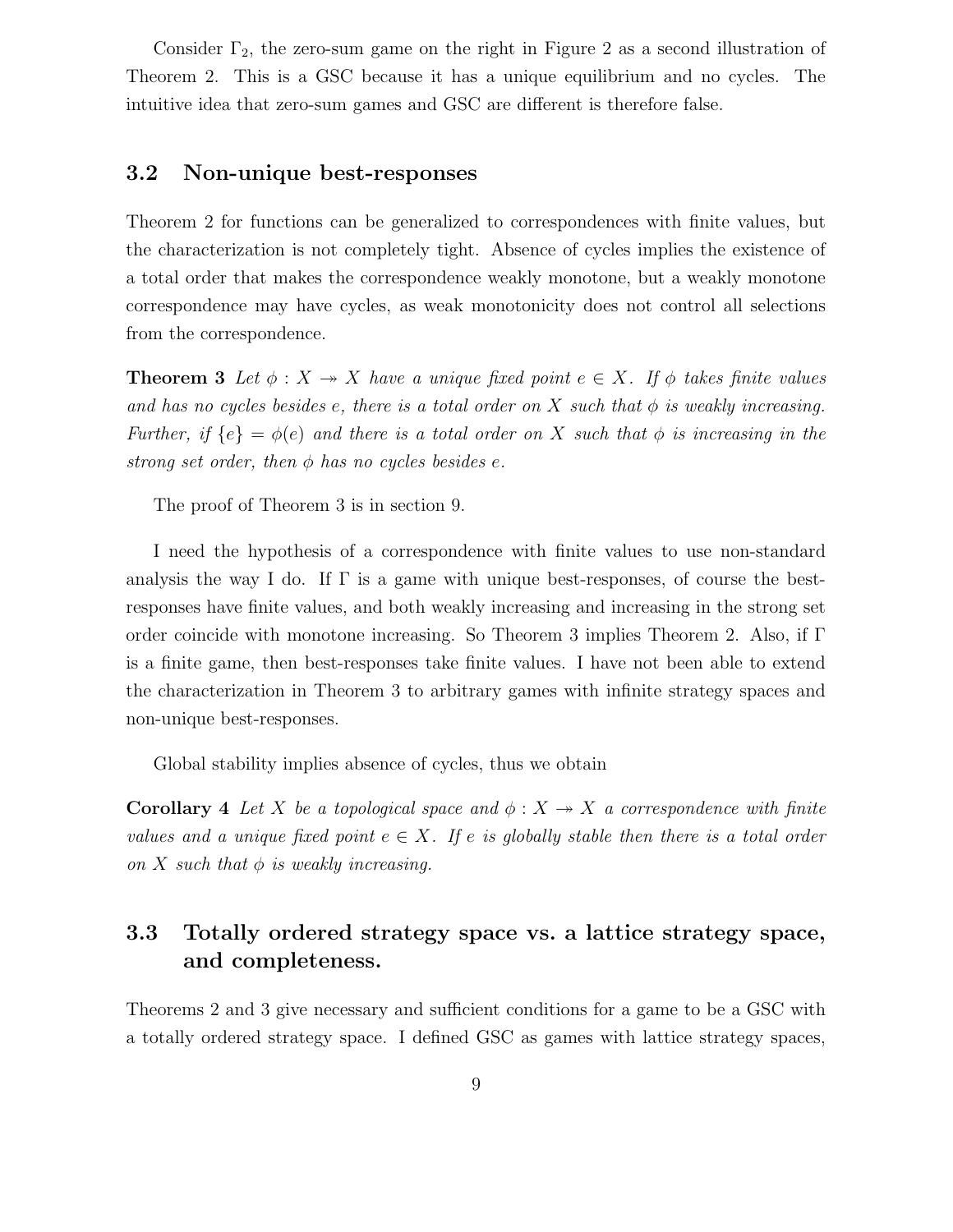

Figure 3: Arrows show action of  $f: \{e, x, y, z, x_1, x_2, \ldots\} \to \{e, x, y, z, x_1, x_2, \ldots\}$ 

is there some loss in focusing on totally ordered strategies? Yes, but it is essentially a technical problem: Consider Theorem 2. If a game's best-response function does not have cycles, then the game is a GSC because there is a total order on strategies such that best responses are monotone increasing, and a totally ordered set is a lattice. On the other hand, if  $\Gamma$  is a GSC where each  $S_i$  is a complete lattice, and best-responses f are continuous, then a unique Nash equilibrium is globally stable (Vives 1990, Milgrom and Roberts 1990) so f has no cycles and there is a total order on strategies such that f is increasing. In particular this implies that, in finite games, a game with a unique equilibrium is a GSC if and only if best responses have no cycles.

In GSC where strategy spaces are non-complete lattices, best-responses may have cycles. Consider the example in Figure 3. The arrows in the figure show the action of a function  $f : \{e, x, y, z, x_1, x_2, \ldots\} \rightarrow \{e, x, y, z, x_1, x_2, \ldots\}.$  Let the infinite set  $\{e, x, y, z, x_1, x_2, \ldots\}$  be ordered as a subset of  $\mathbb{R}^2$ . The function f has a unique fixed point, e, a cycle  $z \to y \to x \to z$ , and it is monotone increasing. The example works because Cournot best-response dynamics starting at  $x_1$  (or any other point larger than x, y and z) is a monotone increasing sequence  $x_1, x_2, \ldots$  that does not converge to a fixed point different from e. So the characterization in Theorem 2 is not completely tight. As I remarked earlier, complementarities is a non-topological condition, so the characterization must be independent of completeness of strategy spaces. In a sense, then, it is impossible to avoid problems like the one in Figure 3.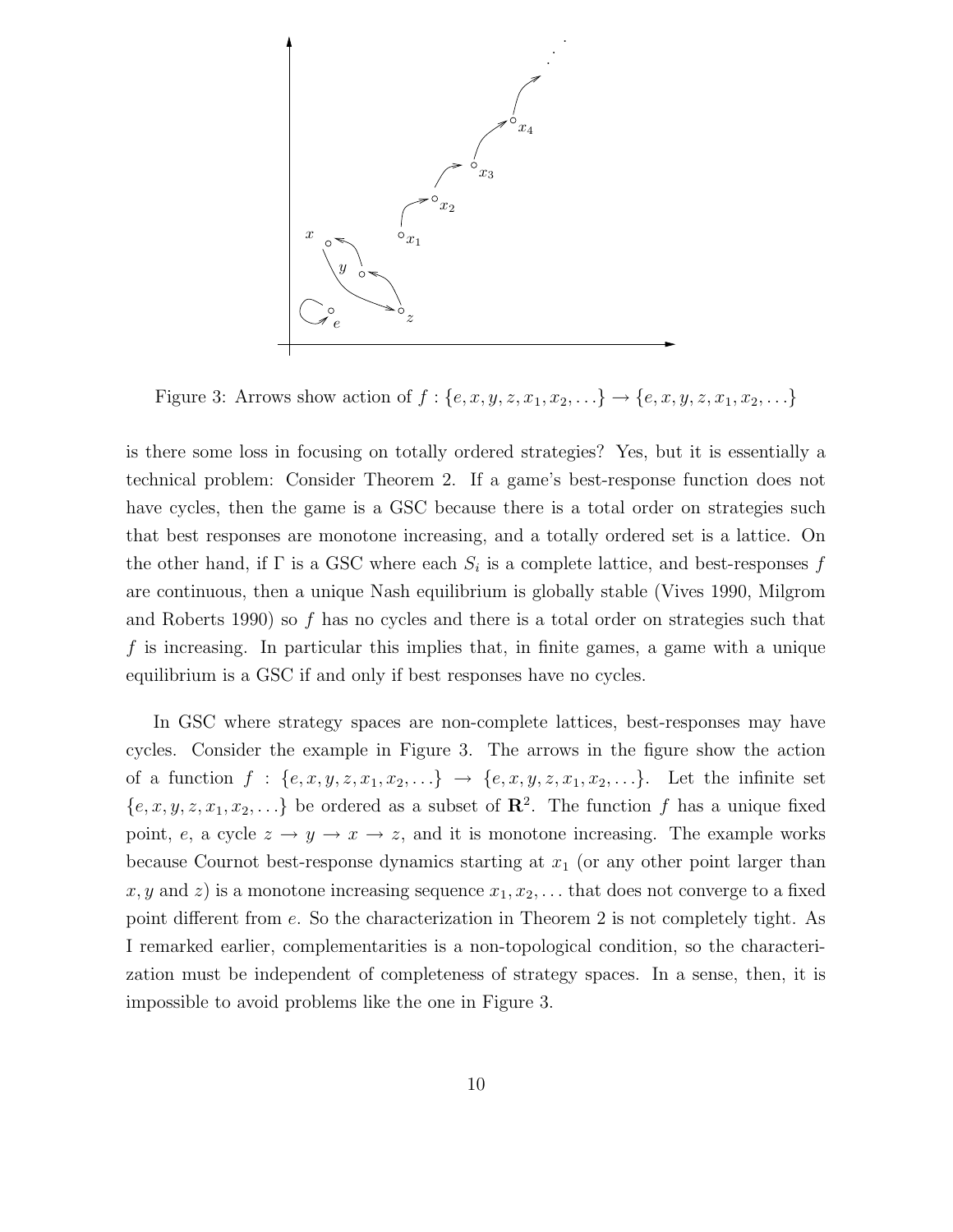In the usual definition of GSC—supermodular games—there is a link between the order and the topology on the strategy spaces that, among other things, ensures the existence of equilibria (by Tarski's Theorem), and that if equilibrium is unique it must be globally stable. This link is (order) completeness. Here I construct orders that make best-responses monotone increasing, but that do not have any relation to the topology on the strategy spaces. In finite games this does not matter: a finite game without equilibria cannot be a GSC, and a game with a unique equilibrium is a GSC if and only if this equilibrium is globally stable. In infinite games, though, there may be GSC without equilibria, and GSC with a unique equilibrium that is not globally stable. I wish to emphasize that, despite this technical problem, for games with multiple equilibria, all of Vives's, Topkis's and Milgrom and Roberts's results hold trivially with the order that I construct in section 4.

### 4 Multiple Equilibria

A game with two or more Nash equilibria is (almost trivially) a GSC: set one equilibrium  $\epsilon$  as the smallest strategy profile, another equilibrium  $\bar{\epsilon}$  as the largest, and let all other strategy profiles x be unordered, except for satisfying  $e \leq x \leq \overline{e}$ . I work out the details in Theorem 5, but besides answering the question in this paper, such a coarse order is uninteresting.

For finite games I can do much better; I can find an order such that the game is a GSC, and such that the interval prediction is as sharp as is possible. Theorem 7 below says that, if a function  $f$  on a finite set has at least two different fixed points, then there is a lattice order such that  $f$  is monotone increasing, the interval prediction is the order interval between the fixed points, and any other lattice order that does the same work must have a larger interval prediction.

**Theorem 5** Let  $\phi: X \rightarrow X$  have at least two different fixed points. There is an order  $\leq$ on X such that  $(X, \leq)$  is a complete lattice,  $\phi$  is weakly increasing, and the set of fixed points of  $\phi$  is a complete sublattice of X.

**Proof.** Let  $\underline{e}$ ,  $\overline{e}$  be different fixed points of  $\phi$ . Define  $\leq$  on X by  $x \leq y$  if and only if one of the following is true:  $x = y$ ,  $x = \underline{e}$ , or  $y = \overline{e}$ . Then, for any non-singleton  $A \subseteq X$ , e is the unique lower bound on A, hence inf  $A = e$ ; similarly sup  $A = \overline{e}$  as  $\overline{e}$  is the unique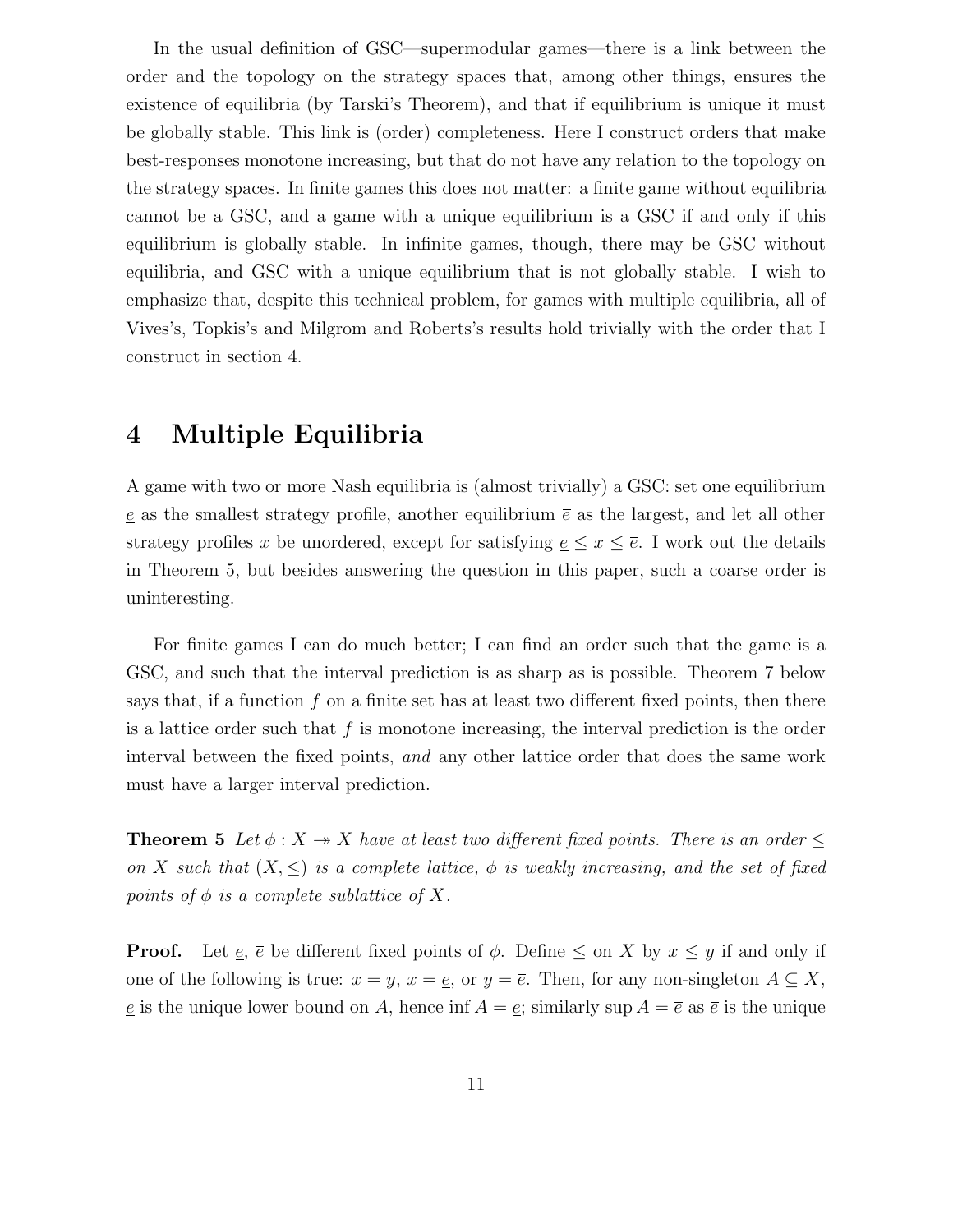upper bound on A. Thus, for all  $x, y \in X$ ,  $x \vee y$ ,  $x \wedge y \in X$ , and for all non-empty  $A \subseteq X$ , inf A, sup  $A \in X$ , so X is a complete lattice.

Now, let  $x \leq y$  and  $x \neq y$ ; if  $x = e$  then  $e \in \phi(x)$ , so  $e \leq z$  for all  $z \in \phi(y)$ , and similarly if  $y = \overline{e}$ . If  $x = y$  then any  $z = z' \in \phi(x) = \phi(y)$  satisfies  $z \leq z'$ . Thus if  $x \leq y$ there is  $z \in \phi(x)$  and  $z' \in \phi(y)$  with  $z \leq z'$ , so  $\phi$  is weakly increasing.

Finally, if A is a non-singleton set of fixed points, then  $\underline{e}$  is the unique lower bound, and  $\bar{e}$  is the unique upper bound, on A. So, inf  $A = \underline{e}$  and  $\sup A = \overline{e}$ . But  $\underline{e}$  and  $\bar{e}$  are fixed points, so the set of fixed points is a complete sublattice of X.  $\blacksquare$ 

#### Remark.

- 1. The usual definitions of GSC ensure that best-responses are increasing in the strong set order, and that  $\phi$  takes subcomplete- sublattice-values. The order that I construct in Theorem 5 does not guarantee that  $\phi$  has these properties (unless, of course,  $\phi$  is a function), but Topkis's, Vives's, Milgrom and Roberts's, and Milgrom and Shannon's results are (trivially) true with the constructed order.
- 2. By Zhou's version of Tarski's Fixed Point Theorem the equilibrium set of a GSC is a complete lattice. Topkis, Vives and Zhou present examples where it is not a sublattice (see Echenique (2001), though). By Theorem 5 there is a partial order on  $X$  such that this equilibrium set is a complete sublattice, without eliminating complementarities.

For clarity, I include the statement of Theorem 5 when  $\phi$  is a function as:

**Corollary 6** Let  $f : X \to X$  have at least two different fixed points. There is an order  $\leq$  on X such that  $(X, \leq)$  is a complete lattice, f is monotone increasing, and the set of fixed points of f is a complete sublattice of  $X$ .

**Theorem 7** Let  $f: X \to X$  be a function on a finite set X with at least two different fixed points, e and  $\overline{e}$ . There is a partial order  $\leq$  on X such that

- 1.  $(X, \leq)$  is a complete lattice and f is monotone increasing;
- 2.  $\underline{e}$  is the smallest, and  $\overline{e}$  the largest, fixed point of f;
- 3. if  $\preceq$  is any other partial order on X that satisfies statements 1 and 2 of this theorem, then, for any  $z \in X$ ,  $\underline{e} \leq z \leq \overline{e}$  implies that  $\underline{e} \preceq z \preceq \overline{e}$ .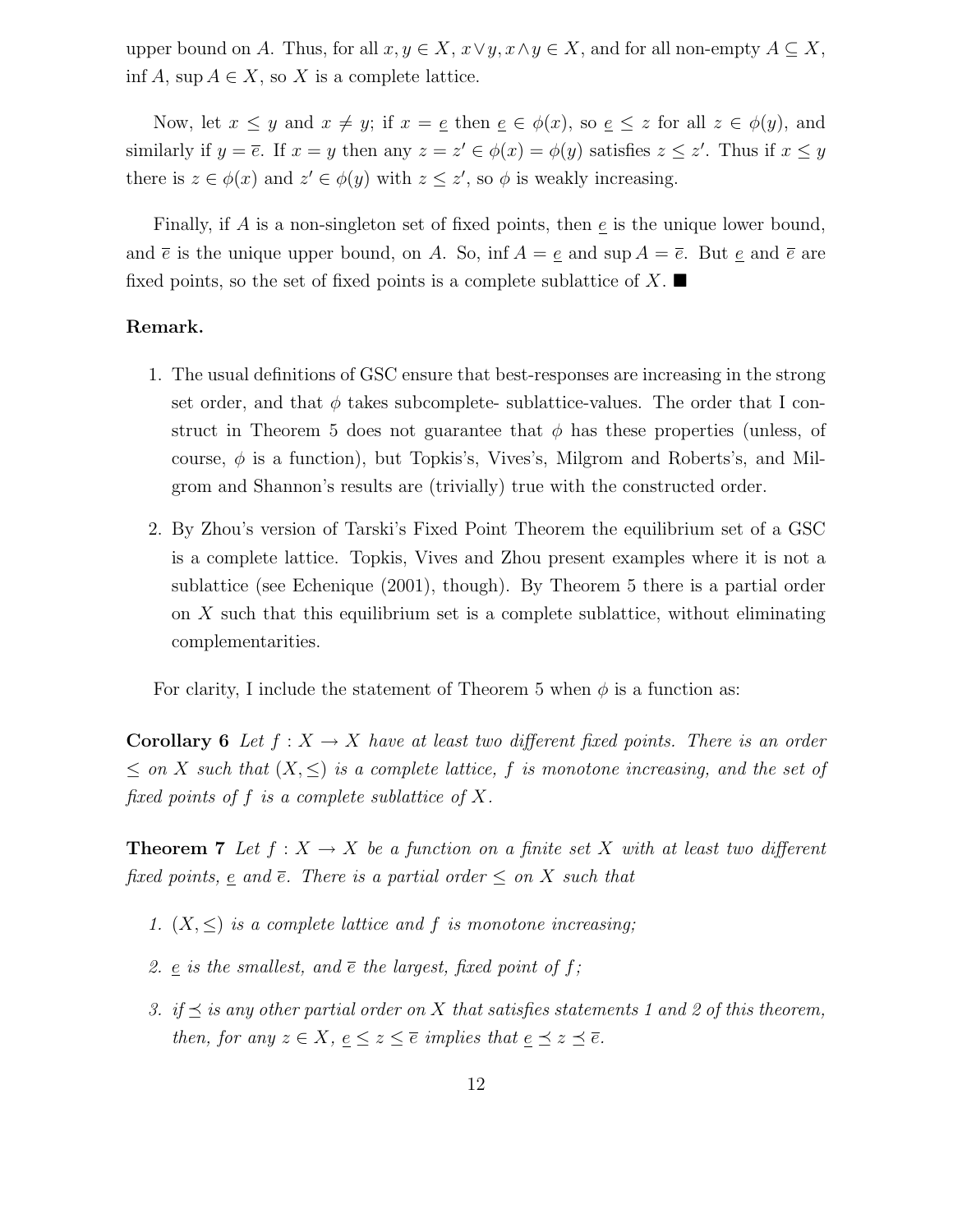**Remark.** Item 3 in the Theorem says that the order  $\leq$  is—from the viewpoint of the interval prediction—the best order possible: any other order that makes  $f$  a GSC must involve a larger (less precise) interval prediction.

I leave the proof of Theorem 7 for Section 9. Let me say here that the proof is constructive, so it works by finding  $a \leq$  that satisfies the statements in the Theorem. The order  $\leq$  leaves out of the interval prediction (among other things) all elements x in the basin of either  $\underline{e}$  or  $\overline{e}$ , where x is in the basin of a fixed point e if there is some  $n \in \mathbb{N}$ such that  $e = f^{n}(x)$ .

### 5 Discussion of the interval prediction.

I show that there are games for which the interval prediction is unavoidably vacuous, and that there are games for which the interval prediction must contain strictly dominated strategies.

The discussion of these games complements the message of Theorem 7. Theorem 7 delivers an order with the best possible interval prediction, but the construction of this order is in general quite cumbersome. I believe the examples that follow will help understand what can and cannot be left out of the interval prediction.

1. Consider the coordination game in Figure 1. I shall show that there is no order on strategies that preserves complementarities, and where the interval prediction is sharper than the whole strategy space. Let

$$
b = b_1 \times b_2 : {\{\alpha, \beta\}}^2 \to {\{\alpha, \beta\}}^2
$$

be the game's best-response function, and  $\leq$  be an order on  $\{\alpha, \beta\}^2$  such that b is monotone increasing. Now, it must be that  $(\alpha, \beta)$  and  $(\beta, \alpha)$  are incomparable under  $\leq$ . To see this, let  $(\alpha, \beta) < (\beta, \alpha)$ . Then  $b(\beta, \alpha) = (\alpha, \beta) < b(\alpha, \beta) = (\beta, \alpha)$ , so b would not be increasing. Similarly if  $(\beta, \alpha) < (\alpha, \beta)$ . Then, for  $({\{\alpha, \beta\}}^2, \leq)$  to be a lattice, it must be that  $(\alpha, \beta) \vee (\beta, \alpha)$  and  $(\alpha, \beta) \wedge (\beta, \alpha)$  equals either  $(\alpha, \alpha)$  and  $(\beta, \beta)$  or, respectively,  $(\beta, \beta)$  and  $(\alpha, \alpha)$ . But  $(\alpha, \beta) \vee (\beta, \alpha) \neq (\alpha, \beta) \wedge (\beta, \alpha)$ , hence either  $(\alpha, \alpha)$  is the smallest strategy profile and  $(\beta, \beta)$  is the largest, or vice versa.

2. I show that this does not depend on the coordination game being  $2X2$ , it depends on the cycles in best-responses between the non-equilibrium strategy profiles  $(\alpha, \beta)$  and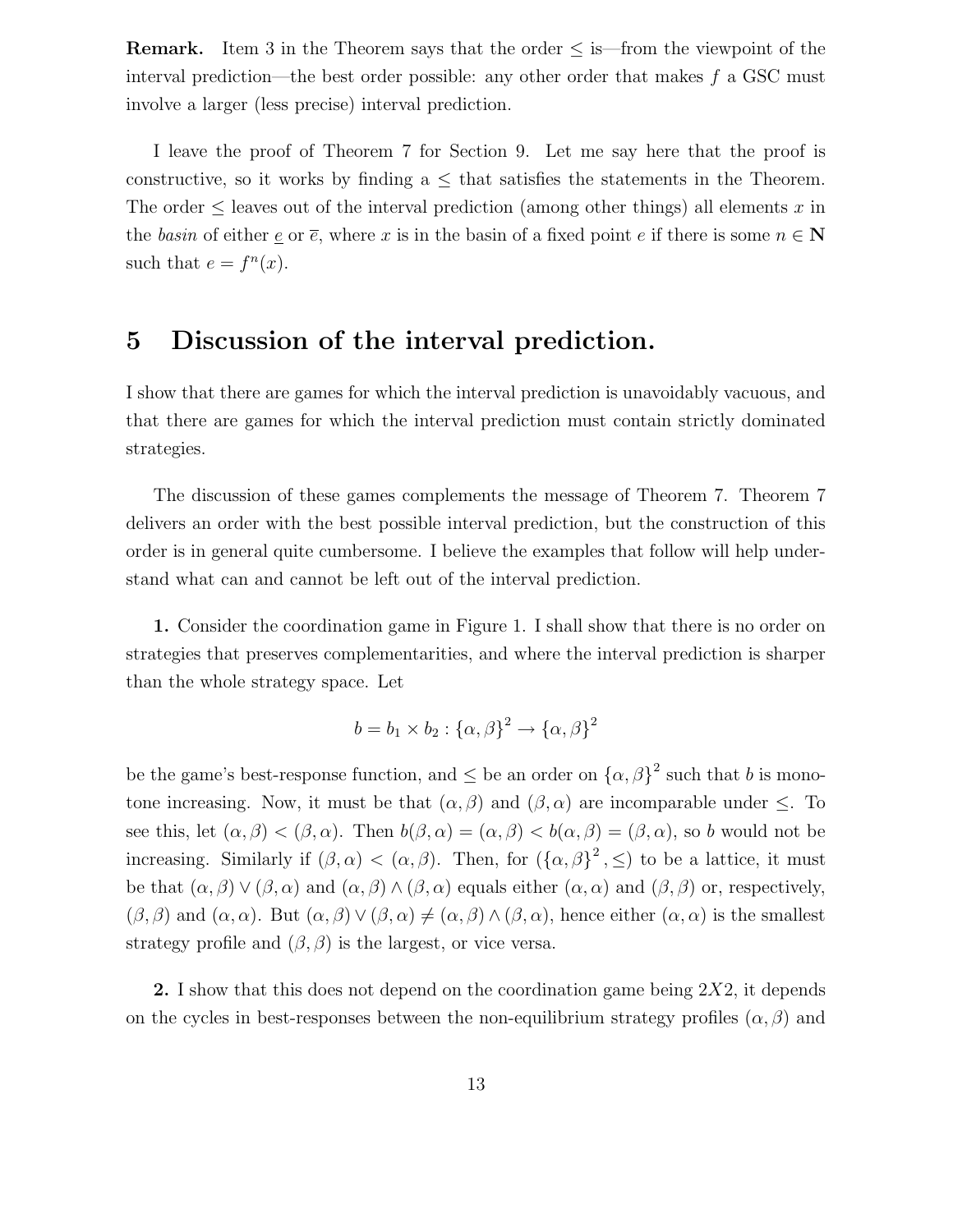|          | $\alpha$ |                |                        |     |
|----------|----------|----------------|------------------------|-----|
| $\alpha$ | 2.2      | 0,0            | 0,0                    | 0,0 |
| $\beta$  | 0, 0     | $\Omega$ .     | $\left( \right)$       | 0,0 |
|          | 0, 0     | $\overline{0}$ | 0                      | 0   |
| $\delta$ |          | 0.<br>U        | 0,<br>$\left( \right)$ |     |

Figure 4:  $\Gamma_3$ , a 4X4 coordination game.

 $(\beta, \alpha)$ . <sup>7</sup> In fact, consider the 4X4 coordination game  $\Gamma_3$  in Figure 4. In this game, best-responses have three cyclical orbits (besides the fixed-point cycles  $(\alpha, \alpha) \rightarrow (\alpha, \alpha)$ ) and  $(\delta, \delta) \rightarrow (\delta, \delta)$ :

$$
(\beta, \alpha) \to (\alpha, \beta) \to (\gamma, \alpha) \to (\alpha, \gamma) \to (\beta, \alpha),
$$
  

$$
(\delta, \gamma) \to (\beta, \delta) \to (\delta, \beta) \to (\gamma, \delta) \to (\delta, \gamma),
$$
  
and 
$$
(\beta, \beta) \to (\gamma, \beta) \to (\gamma, \gamma) \to (\beta, \gamma) \to (\beta, \beta).
$$

Then, if a partial order  $\leq$  makes the 4X4 coordination game into a GSC, no strategy that belongs to a cyclical orbit can be the smallest, or the largest, strategy profile of the game. To see this, suppose, for example, that  $(\beta, \alpha)$  is the smallest strategy profile. Then  $(\beta, \alpha) < (\alpha, \beta)$ , so if b is monotone increasing,  $b^3(\beta, \alpha) \leq b^3(\alpha, \beta)$ . But  $(\beta, \alpha) = b^3(\alpha, \beta)$ and  $(\alpha, \beta) = b^3(\beta, \alpha)$ . So it must be that the smallest and largest element in the strategy space is  $(\alpha, \alpha)$  and  $(\delta, \delta)$ , as a finite lattice has a smallest and a largest element.

3. All strategies in the coordination games are rationalizable. One could then conjecture that the interval prediction must coincide with the rationalizable strategies, and that the problem with the coordination games is that all strategies are rationalizable. The conjecture would be false, I present an example of a game where one of the player's dominated strategies must be in the interval prediction.

Consider  $\Gamma_4$ , the example in Figure 5.  $\Gamma_4$  is a three-player game. The strategy space of each player i is  $\{\alpha, \beta\}$ ; the game is represented in two matrices, player 1 chooses rows, player 2 chooses columns, and player 3 chooses matrices. In each entry of a matrix, the first number is the payoff to player 1, the second number is the payoff to player 2, and the third number is the payoff to player 3.

Let b be  $\Gamma_4$ 's best-response function, and  $X = {\alpha, \beta}^3$  be the strategy space. Note that b has exactly two fixed points,  $(\alpha, \alpha, \beta)$  and  $(\beta, \beta, \beta)$ . Note also that  $\alpha$  is a strictly

<sup>7</sup> In both coordination games, all strategy profiles are rationalizable. So, it follows from Milgrom and Roberts's results that all strategy profiles are in the interval prediction. I show this directly here and in item 1 to make explicit the role of cycles.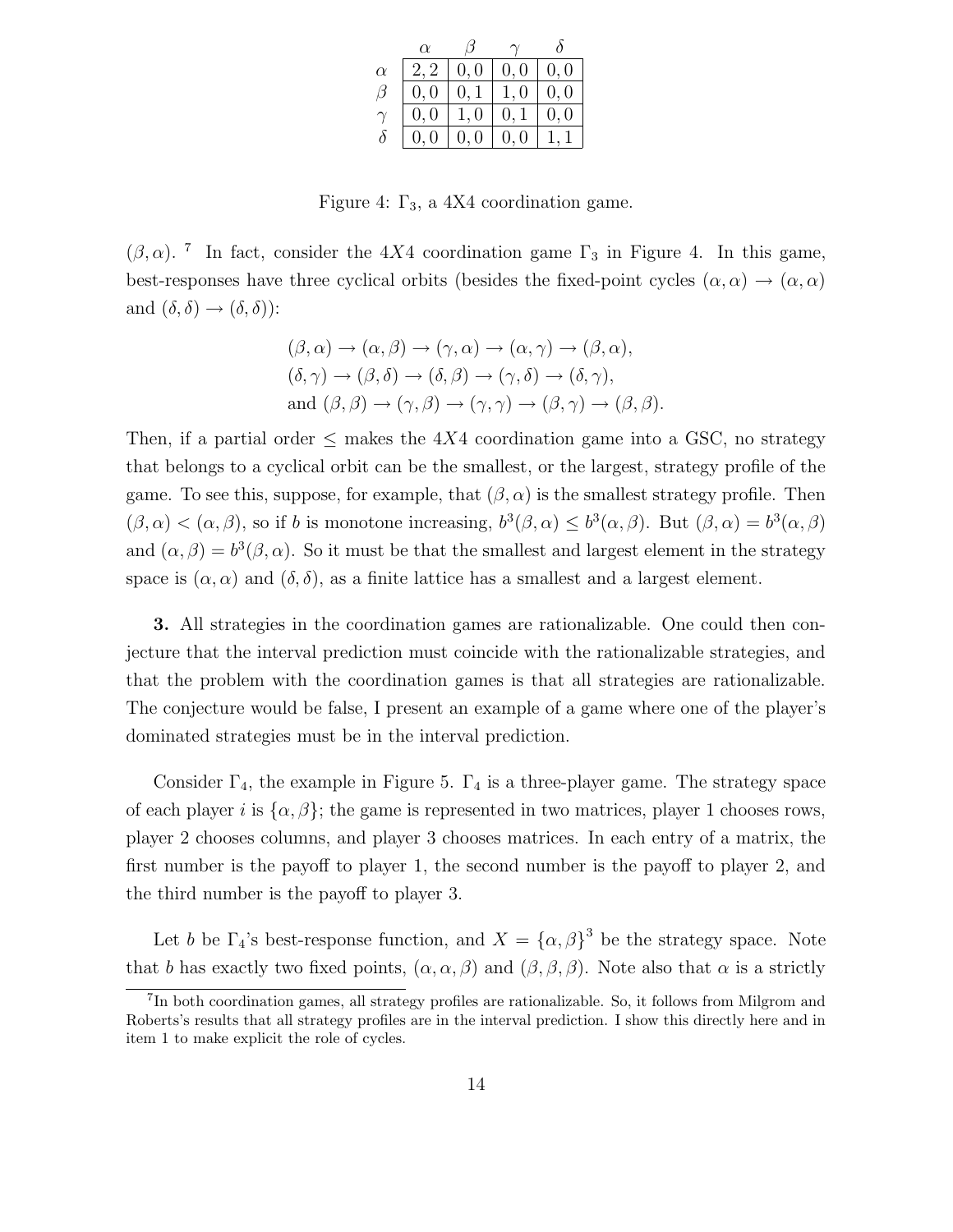| $\alpha$ 1, 0, 0 1, 1, 0 |  | $\alpha$ 1, 1, 1 0, 0, 1 |  |
|--------------------------|--|--------------------------|--|
| $\beta$   0,0,0   0,1,0  |  | $\beta$ 0,0,1 1,1,1      |  |
|                          |  |                          |  |

Figure 5:  $\Gamma_4$ , a three-player game.

dominated strategy for player 3. There is a cycle  $(\alpha, \beta, \beta) \to (\beta, \alpha, \beta) \to (\alpha, \beta, \beta)$ . And  $b(s_1, s_2, \alpha) = (\alpha, \beta, \beta)$  for all  $s_1, s_2 \in {\alpha, \beta}.$ 

Let  $\leq$  be an order that makes  $\Gamma_4$  into a GSC. Repeating the arguments used for the coordination games,  $(\alpha, \beta, \beta)$  and  $(\beta, \alpha, \beta)$  must be unordered because they are cycles. So,  $(\alpha, \beta, \beta)$  and  $(\beta, \alpha, \beta)$  cannot be either inf $\leq X$  or sup $\lt X$ . I claim that, for all  $s_1, s_2 \in$  ${\alpha, \beta}, (s_1, s_2, \alpha) \neq \inf_{\leq} X$  and  $(s_1, s_2, \alpha) \neq \sup_{\leq} X$ . Suppose that some  $(s_1, s_2, \alpha)$ inf<sub><</sub>X. Then  $(s_1, s_2, \alpha) \leq (\alpha, \beta, \beta)$ . But b is monotone increasing, thus

$$
(\alpha, \beta, \beta) = b(s_1, s_2, \alpha) \le b(\alpha, \beta, \beta) = (\beta, \alpha, \beta),
$$

impossible since  $(\alpha, \beta, \beta)$  and  $(\beta, \alpha, \beta)$  must be unordered. Similarly,  $(s_1, s_2, \alpha) \neq \sup_{\leq} X$ , for all  $s_1, s_2 \in {\alpha, \beta}$ . Then  $(\alpha, \alpha, \beta) = \inf_{\leq} X$  and  $(\beta, \beta, \beta) = \sup_{\leq} X$  (or vice-versa).

Thus, any order that makes  $\Gamma_4$  into a GSC must give all X as the interval prediction. Not only is the interval prediction vacuous, it does not rule out player 3 choosing  $\alpha$ , a dominated strategy.

### 6 Comparative Statics

In a parameterized GSC, if a parameter  $t$  is complementary to players' choices, there are selections of equilibria that are monotone increasing in  $t$  (Lippman, Mamer, and McCardle 1987, Sobel 1988, Villas-Boas 1997, Milgrom and Roberts 1990, Milgrom and Roberts 1994, Milgrom and Shannon 1994, Echenique 2002, Echenique and Sabarwal 2000). By theorems 3 and 5, most games can be rationalized as GSC. A natural question is: can any comparative statics conclusion be rationalized as coming from a parameterized GSC? The answer is no, comparative statics conclusions act as an "identifying condition" that restricts the choice of an order on strategy spaces.

Using the framework in Milgrom and Roberts (1994), the question can be phrased as follows. Let  $f_t, f_{t'} : X \to X$ , let e be a fixed point of  $f_t$ , and e' a fixed point of  $f_{t'}$ . Is there an order on X such that  $e < e'$  and such that  $f_t(x) \leq f_{t'}(x)$  for all x?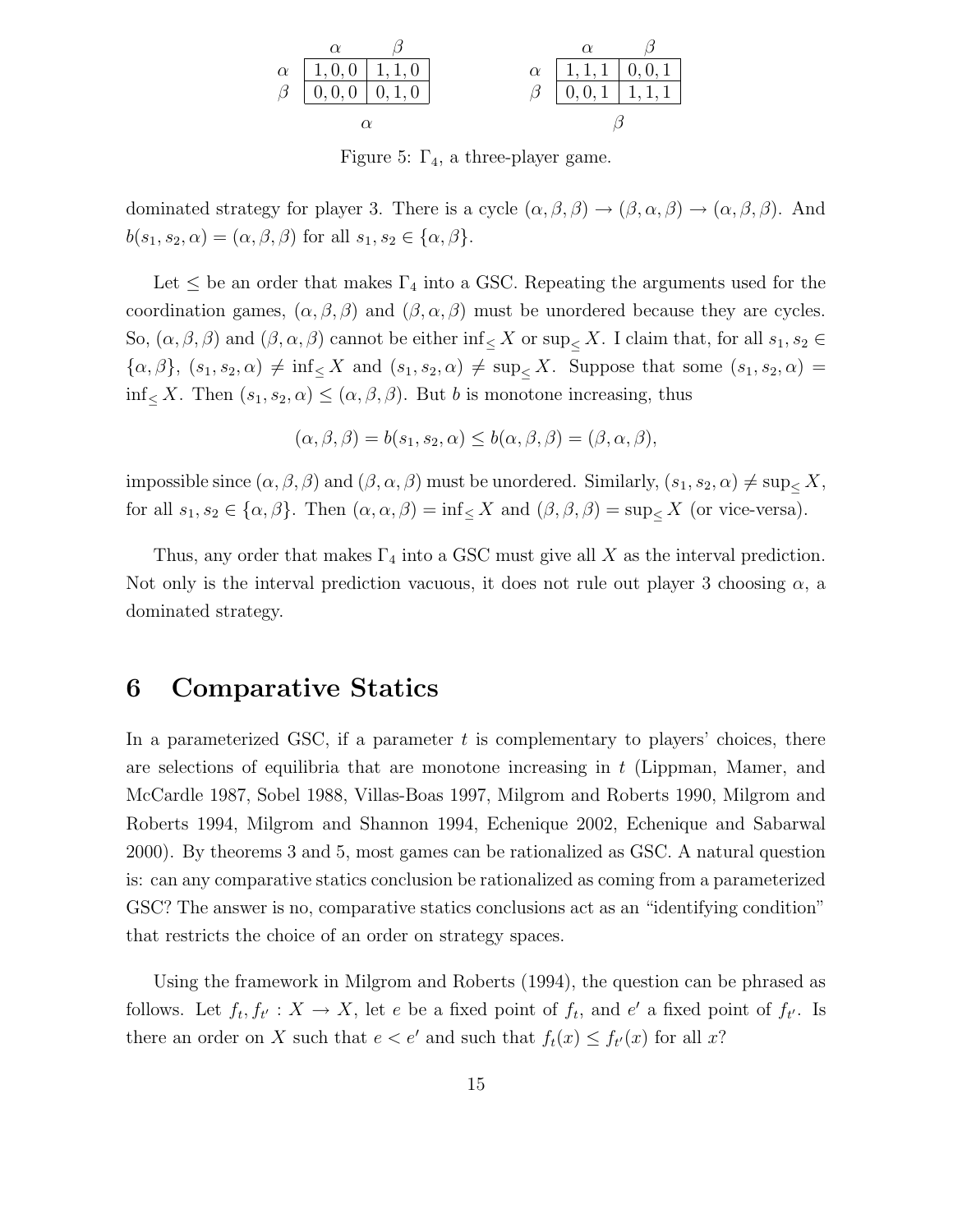$$
\begin{array}{c|cc}\n\alpha & \beta & \alpha & \beta \\
\hline\n\alpha & a, b & c, d \\
\beta & e, f & g, h\n\end{array}\n\qquad\n\begin{array}{c|cc}\n\alpha & \beta & \beta \\
\hline\n\alpha & 1, 1 & 0, 1 \\
\beta & 0, 1 & 1, 0\n\end{array}
$$

Figure 6:  $\Gamma_3$  used in the proof of, and  $\Gamma_4$  illustrates, Proposition 8

In general the answer is no. Consider the following example, let  $x, e, e' \in X$  with  $e = f_t(e)$ ,  $e' = f_{t'}(e')$  and  $e \neq e'$ . Suppose that  $e' = f_t(x)$  and  $e = f_{t'}(x)$ . If there is an order  $\leq$  such that  $f_t(z) \leq f_{t'}(z)$  for all  $z \in X$ , then  $e = f_t(e) \leq f_{t'}(e) = e'$  and  $e < e'$ because  $e \neq e'$ . But  $e' = f_t(x) \leq f_{t'}(x) = e$ , a contradiction.

The example above shows that we cannot rationalize comparative statics conclusions by a model where the parameter is complementary to players' choices. Alternatively, is there an order on X such that  $e < e'$  and such that  $f_t$  and  $f_{t'}$  are monotone increasing functions? That is, can we rationalize a comparative statics conclusion as coming from parameterized GSC, even though the parameter may not be complementary to the strategies? The following example shows that this need not be the case. Let  $x, e, e' \in X$ with  $e = f_t(e)$ ,  $e' = f_{t'}(e')$  and  $e \neq e'$ . Suppose that  $x = f_t(e')$ ,  $e = f_{t'}(x)$  and  $e' = f_{t'}(e)$ . Then  $e < e'$  implies that  $f_t(e) \leq f_t(e')$ , so  $e < x$ . Then  $f_{t'}(e) \leq f_{t'}(x)$  implies that  $e' < e$ , a contradiction.

### 7 Application 1: 2X2 Games

As an application of Theorems 3 and 5 I show that, generically, 2X2 games either have no equilibria or have complementarities. Essentially, then,  $2X2$  games are either isomorphic to "Matching Pennies", or they are GSC.

Proposition 8 Generically, a 2X2 game either has no pure-strategy Nash equilibrium, or it is a GSC.

**Proof.** Consider the game in Figure 6 on the left. Suppose that  $a, b, c$ , etc. are such that  $(\beta, \beta)$  is the unique Nash equilibrium, and  $(\beta, \beta)$  is a strict equilibrium, so  $c < g$ and  $f < h$ . I will rule out all possible cycles in best-response dynamics, except for the cycle involving  $(\beta, \beta)$ . Then Theorem 2 implies that the game is a GSC.

Since  $c < g$  and  $f < h$ ,  $(\alpha, \alpha)$  is not a best response to  $(\alpha, \beta)$  or to  $(\beta, \alpha)$ . This rules out the cycles  $(\alpha, \alpha) \rightarrow (\alpha, \beta) \rightarrow (\alpha, \alpha)$ ,  $(\alpha, \beta) \rightarrow (\alpha, \alpha) \rightarrow (\alpha, \beta)$ ,  $(\alpha, \alpha) \rightarrow$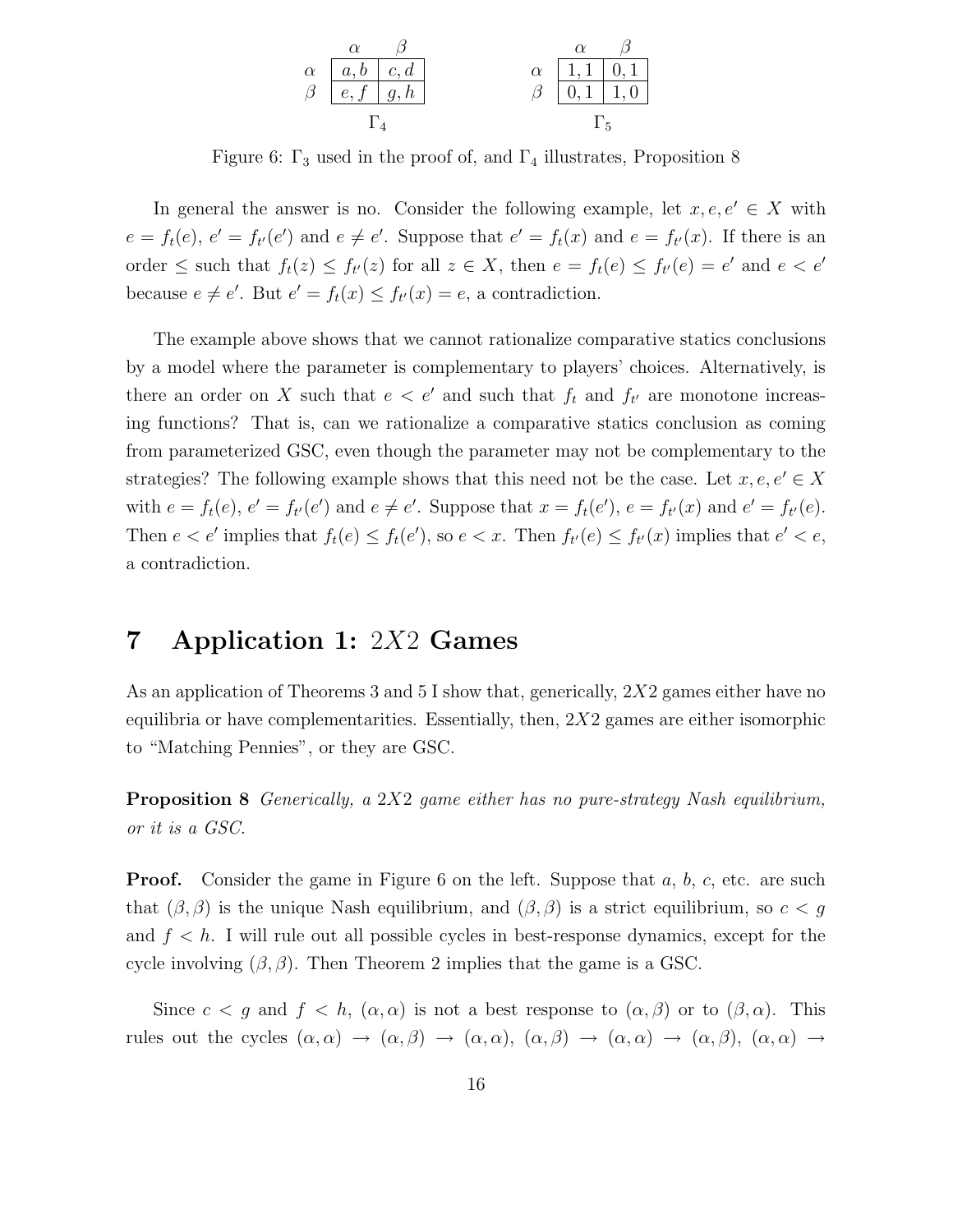$(\beta, \alpha) \rightarrow (\alpha, \alpha), (\beta, \alpha) \rightarrow (\alpha, \alpha) \rightarrow (\beta, \alpha), (\alpha, \alpha) \rightarrow (\beta, \alpha) \rightarrow (\alpha, \beta) \rightarrow (\alpha, \alpha)$ , and  $(\alpha, \alpha) \rightarrow (\alpha, \beta) \rightarrow (\beta, \alpha) \rightarrow (\alpha, \alpha).$ 

Finally, the cycle  $(\beta, \alpha) \to (\alpha, \beta) \to (\beta, \alpha)$  requires that  $a \geq e$  and  $b \geq d$ . But then  $(\alpha, \alpha)$  would be an equilibrium, contradicting that  $(\beta, \beta)$  is the unique Nash equilibrium. Similarly for  $(\alpha, \beta) \rightarrow (\beta, \alpha) \rightarrow (\alpha, \beta)$ . These are all possible cycles.

We have shown that all 2X2 games with a unique, strict Nash equilibrium are GSC. All games with more than one equilibrium are GSC by Theorem 5. The property that a unique equilibrium is strict is generic in the class of  $2X2$  games.

Proposition 8 does not extend to more complex games than 2X2, see the example in Figure 2 on the left. The "genericity" qualification in Proposition 8 is necessary. Consider the game on the right in Figure 6. This game has a unique Nash equilibrium  $(\alpha, \alpha)$  in pure strategies, and a cycle,  $(\alpha, \alpha) \rightarrow (\alpha, \beta) \rightarrow (\beta, \alpha) \rightarrow (\alpha, \alpha)$ . The cycle is produced by player 2's indifference when 1 chooses  $\alpha$ , which is non-generic.

### 8 Application 2: Ordinal Potential Games

A game  $\Gamma = \{I, \{u_i\}_{i \in I} \{S_i\}_{i \in I}\}$  is an *ordinal potential game* if there is a function  $P : S = \times_{i \in I} S_i \rightarrow \mathbf{R}$  such that

$$
u_i(s_i, s_{-i}) < u_i(s'_i, s_{-i})
$$
 if and only if  $P(s_i, s_{-i}) < P(s'_i, s_{-i})$ ,

for all  $s_i, s'_i \in S_i$ ,  $s_{-i} \in S_{-i}$ , and  $i \in I$ . Potential games were studied in detail by Monderer and Shapley (1996) (see their paper for references to earlier work on potential games).

My results shed some light on the relation between GSC and ordinal potential games. I show that, generically, a finite two-player ordinal potential game is a GSC; and that ordinal potential games with more than two players need not be GSC. <sup>8</sup>

**Proposition 9** Let  $\Gamma$  be a finite two-player game with unique best responses. If  $\Gamma$  is an ordinal potential game, then it is a GSC.

Proposition 9 does not extend to games with more than two players. For a counterexample, consider the three-player game in Figure 7. Here, player 1 chooses a strategy in

<sup>8</sup>Further, it is easy to see that GSC need not be ordinal potential games. I do not discuss this here, the counterexamples are very simple.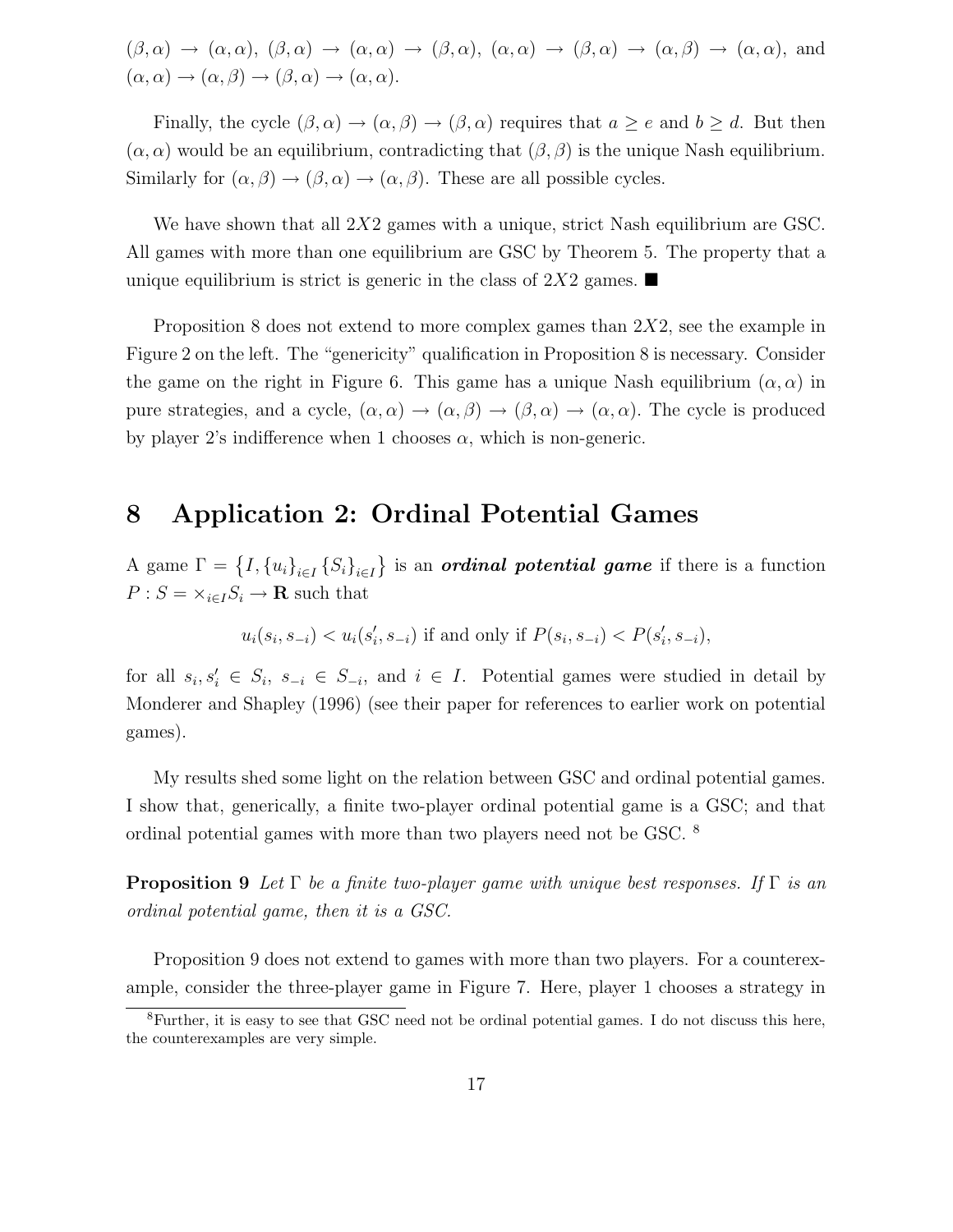| $\alpha$ | $-1, -1,$ |         |           | $\alpha$   1, 1, 1   1, 0, 1 |  |
|----------|-----------|---------|-----------|------------------------------|--|
| $\beta$  | 1, 1, 0   | 0, 0, 1 | $\beta^-$ | $\mid 0, 1, 1 \mid 0, 0, 0$  |  |
| $\sim$   | 0, 0, 1   | 1, 1, 0 | $\gamma$  | 0, 0, 0                      |  |
|          |           |         |           |                              |  |

Figure 7: A three-player ordinal potential game that is not a GSC.

 $S_1 = {\alpha, \beta, \gamma}$  (rows), player 2 chooses a strategy in  $S_2 = {\alpha, \beta}$  (columns), and player 3 a strategy in  $S_3 = {\alpha, \beta}$  (matrices). The payoffs are indicated in the figure.

The game in Figure 7 has a unique equilibrium,  $(\alpha, \alpha, \beta)$ , and the best-response cycle  $(\beta, \beta, \alpha) \rightarrow (\gamma, \alpha, \alpha) \rightarrow (\beta, \beta, \alpha)$  By Theorem 2, then, there is no order on strategies so that his game is a GSC. But by Monderer and Shapley's results, the game has a generalized ordinal potential, as it has the finite improvement property (this is a bit cumbersome to check). Now just perturb the game a bit, it still will not be a GSC because the best-response cycle will persist, and it will be an ordinal potential game by Monderer and Shapley's Corollary 2.6.

Proof of Proposition 9. To prove Proposition 9, I need two definitions and two lemmas. Let  $\Gamma = \{S_1, S_2, u_1, u_2\}$  be a two-player game with unique best-responses, and let  $\beta(s_1, s_2) = (\beta_1(s_2), \beta_2(s_1))$  be Γ's best-response function—note the minor change in notation. A *best-response cycle* of  $\Gamma$  is a sequence  $(s^0, s^1, \ldots s^n)$  in  $S = S_1 \times S_2$ , where  $s^k = \beta(s^{k-1}), 1 \leq k \leq n, s^0 = s^n$ , and  $s^{k-1} \neq s^k, 1 \leq k \leq n$ . The use of the term "cycle" here is inconsistent with the rest of the paper, but no confusion should arise because it will be clear, at all times in this section, that a cycle is the whole path  $(s^0, s^1, \ldots s^n)$ , not a point in the range of the path.

An *infinite improvement path* in S is a sequence  $(w^0, w^1, \ldots)$  such that:

- $\bullet$   $(w^0, w^1, ...)$  is not eventually constant (i.e. there is no K such that the sequence  $(w^K, w^{K+1}, \ldots)$  is constant).
- $w^{k-1}$  and  $w^k$  differ in at most one component,
- if  $w^{k-1}$  and  $w^k$  differ, and i is the player that changes strategy between  $w^{k-1}$  and  $w^k$ , then  $u_i(w^{k-1}) < u_i(w^k)$ .

The definition of an infinite improvement path differs from the one in Monderer and Shapley. However, it is immediate to modify their Lemma 2.3 to show: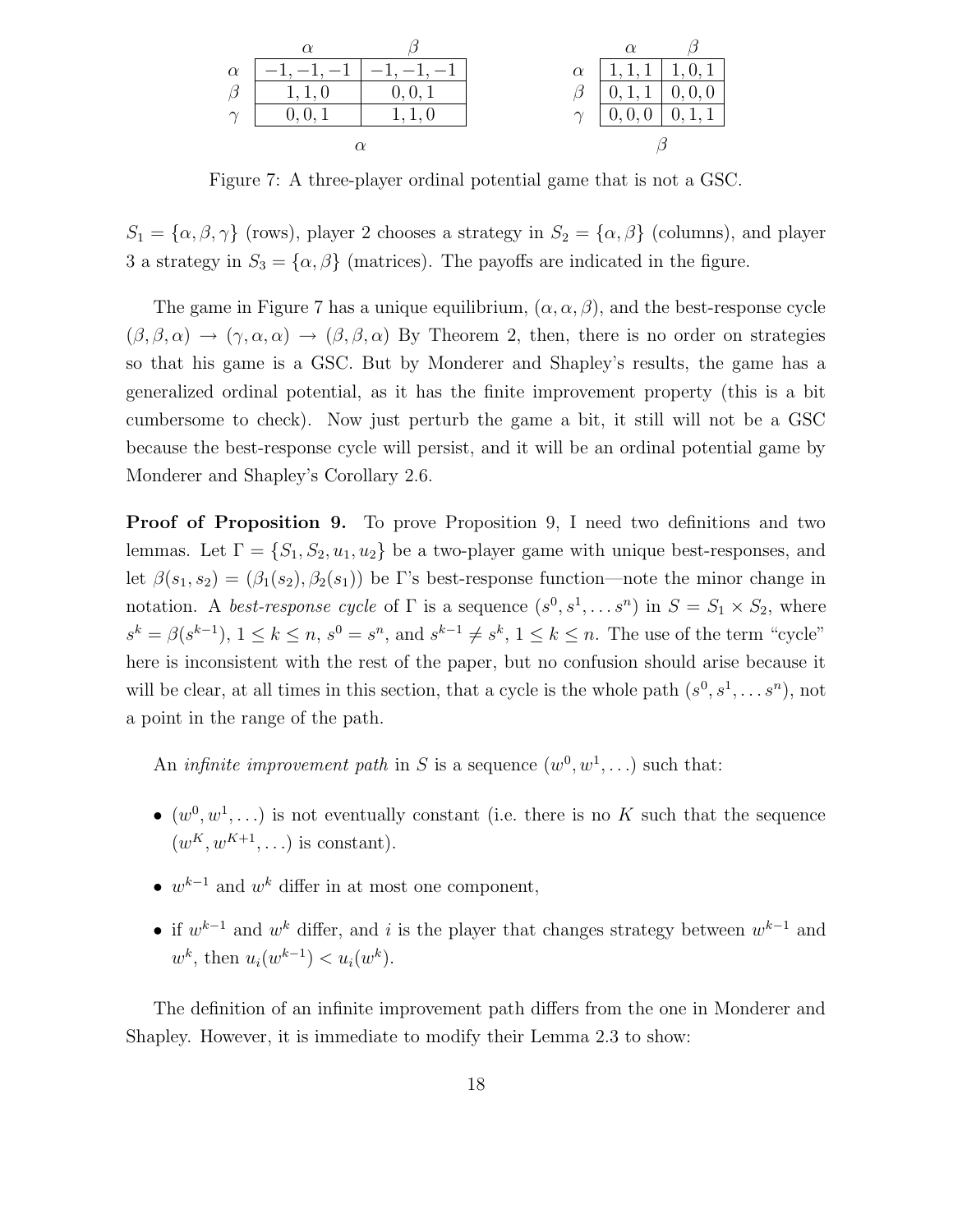Lemma 10 (Monderer and Shapley (1996)) An ordinal potential game cannot have an infinite improvement path.

I do not include a proof of Lemma 10 in this paper.

**Lemma 11** Let  $\Gamma$  be a two-player game with unique best responses and a unique Nash equilibrium. If  $\Gamma$  has a best-response cycle, then it has an infinite improvement path.

**Proof.** Let  $(s^0, s^1, \ldots s^n)$  be a best-response cycle. We must have  $n \geq 2$ , or  $(s^0, s^1, \ldots s^n)$ is a constant sequence.

I claim that either  $s_1^0 \neq s_1^2$ ,  $s_2^0 \neq s_2^2$ , or both hold. Suppose, by way of contradiction, that  $s_1^0 = s_1^2$  and  $s_2^0 = s_2^2$ . Then  $s_1^0 = \beta_1(s_2^1)$  and  $s_2^0 = \beta_2(s_1^1)$ . Now  $s_1^1 = \beta_1(s_2^0)$  and  $s_2^1 = \beta_2(s_1^0)$  imply that  $(s_1^0, s_2^1)$  and  $(s_1^1, s_2^0)$  are Nash equilibria. But there is a unique Nash equilibrium, so  $(s_1^0, s_2^1) = (s_1^1, s_2^0)$ ; impossible, as  $(s_1^0, s_2^0) = s^0 \neq s^1 = (s_1^1, s_2^1)$ . Suppose, without loss of generality, that  $s_2^0 \neq s_2^2$ .

Extend the sequence  $(s^0, s^1, \ldots s^n)$  to the infinite sequence

$$
(s^0, s^1, \ldots s^{n-1}, s^0, s^1, \ldots).
$$

So,  $s_1^{n+1}$  refers to  $s_1^1$ ,  $s_2^{2n+3}$  to  $s_2^3$ , and so on. Construct the sequence

$$
w = (w0, w1, w2, \ldots) = ((s11, s20), (s11, s22), (s13, s22), (s15, s24), (s15, s26), \ldots).
$$

I shall show that w is an infinite improvement path.

If  $n$  is odd, we can construct the following finite sequences:

$$
y^{0} = (s_{1}^{1}, s_{2}^{0}) \t z^{0} = (s_{1}^{0}, s_{2}^{1})
$$
  
\n
$$
y^{1} = (s_{1}^{1}, s_{2}^{2}) \t z^{1} = (s_{1}^{2}, s_{2}^{1})
$$
  
\n
$$
y^{2} = (s_{1}^{3}, s_{2}^{2}) \t z^{2} = (s_{1}^{2}, s_{2}^{3})
$$
  
\n
$$
y^{3} = (s_{1}^{3}, s_{2}^{4}) \t z^{3} = (s_{1}^{4}, s_{2}^{3})
$$
  
\n
$$
\vdots
$$
  
\n
$$
y^{n-1} = (s_{1}^{n}, s_{2}^{n-1}) = (s_{1}^{0}, s_{2}^{n-1}) \t z^{n-1} = (s_{1}^{n-1}, s_{2}^{n}) = (s_{1}^{n-1}, s_{2}^{0})
$$

.

If  $n$  is even, we shall only need the  $y$  sequence as constructed, with the modification that we get  $y^{n-1} = (s_1^{n-1}, s_2^n) = (s_1^{n-1}, s_2^0)$ .

It is easy, if somewhat cumbersome, to show that: If  $n$  is odd, then

 $w = (y^0, y^1, \dots y^{n-1}, z^0, z^1, \dots z^{n-1}, y^0, y^1, \dots).$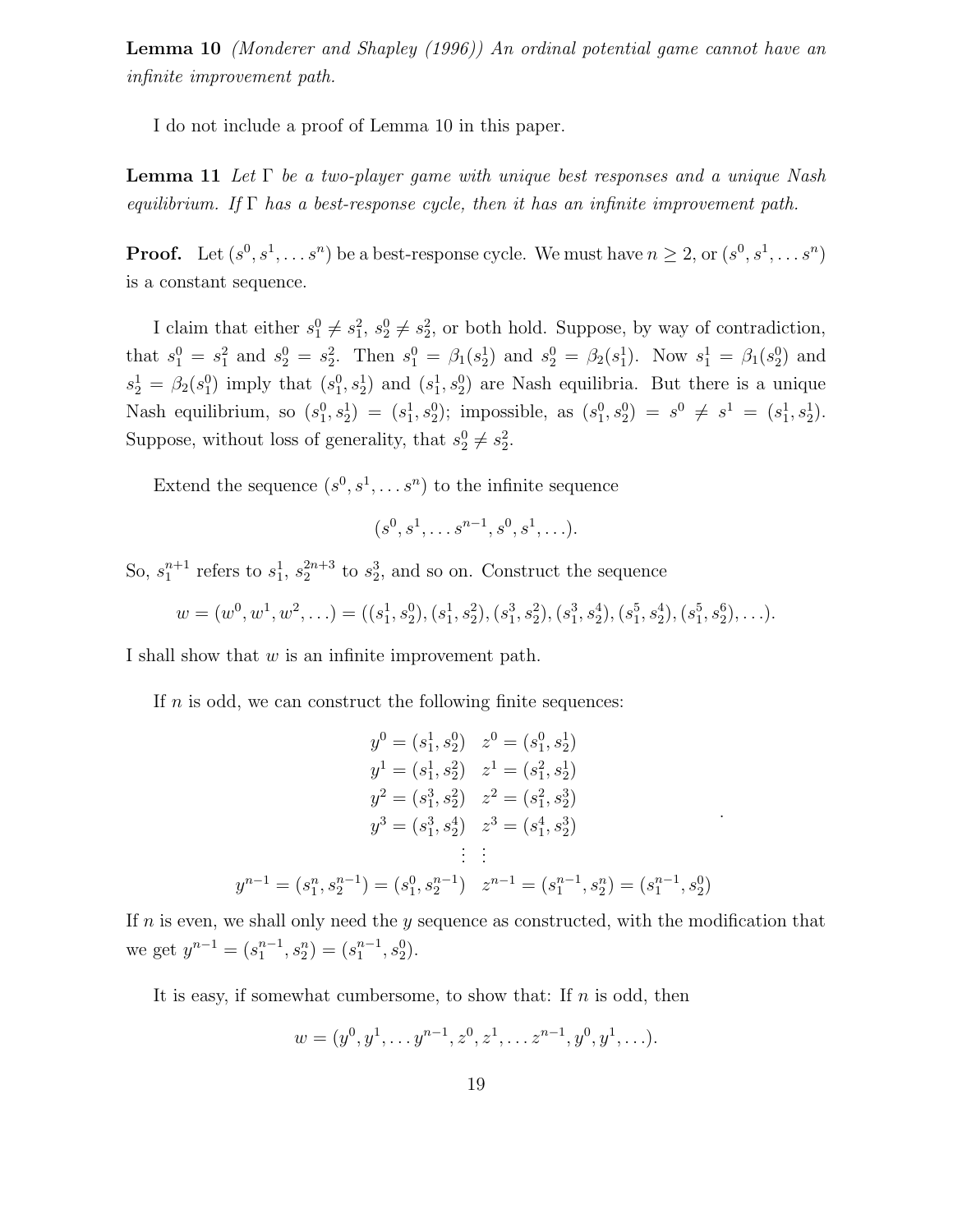And that, if  $n$  is even, then

$$
w = (y^0, y^1, \dots y^{n-1}, y^0, y^1, \dots).
$$

In both cases, w is not eventually constant, as  $y_0 \neq y_1$  because  $s_2^0 \neq s_2^2$ .

Let  $w^{k-1} \neq w^k$ . If  $w^{k-1} = (s_1^k, s_2^{k-1})$ , and  $w^k = (s_1^k, s_2^{k+1})$ , then  $s_2^{k-1} \neq s_2^{k+1} = \beta_2(s_1^k)$ . Best-responses are unique, then  $u_2(s_1^k, s_2^{k-1}) < u_2(s_1^k, s_2^{k+1})$ . Similarly if  $w^k = (s_1^{k+1}, s_2^k)$ , and  $w^{k-1} = (s_1^{k-1}, s_2^k)$ . So, w is an infinite improvement path.  $\blacksquare$ 

By Monderer and Shapley's (1996) Corollary 2.2, Γ has at least one equilibrium. If it has two or more equilibria, it is a GSC by Theorem 5. Let  $\Gamma$  have a unique equilibrium. Lemma 10 implies that Γ cannot have an infinite improvement path, so Lemma 11 implies that it cannot have a best-response cycle; by Theorem 2, then,  $\Gamma$  is a GSC.

### 9 Proofs

#### 9.1 Proof of Theorem 3

I prove the second statement in Step 1. Steps 2 and 3 prove the first statement when X is finite—Step 2 constructs an order such that  $\phi$  is weakly increasing, and Step 3 checks that this is a total order. Steps 4 and 5 prove the first statement for arbitrary  $X$  by non-standard analysis methods. The idea is to embed  $X$  in a hyperfinite set, apply the result for finite sets to get an order that works in the hyperfinite set, and then restrict the order to X.

STEP 1. Let  $\leq$  be a total order on X such that  $\phi$  is increasing in the strong set order, and let  $x \neq e$ . Suppose, by way of contradiction, that there is  ${x_m}_{m=0}^K \subseteq X$  such that  $x = x_0 = x_K$  and  $x_m \in \phi(x_{m-1}), 1 \leq m \leq K-1$ . Note that we must have  $x_m \neq e$  for all m because  $\phi(e) = \{e\}$  would imply that  $x = e$ .

Since X is totally ordered by  $\leq$ , either  $x < x_{K-1}$  or  $x_{K-1} < x$ , as  $x = x_{K-1}$  is ruled out because x is not a fixed point. Suppose that  $x < x_{K-1}$ , I will show by induction that  $x_K < x_{K-1} < \ldots < x_0 = x$ , a contradiction. First,  $x < x_{K-1}$  implies that  $\phi(x) \ni x_1$  is smaller than  $\phi(x_{K-1}) \ni x$  in the strong set order, so  $x_1 \wedge x \in \phi(x)$ . Now,  $x_1 \wedge x \in \{x_1, x\}$ because  $\leq$  is a total order, and  $x \notin \phi(x)$  because x is not a fixed point. So we must have  $x_1 < x$ . Now for the inductive step, I want to show that, if  $x_m < x_{m-1}$ , then  $x_{m+1} < x_m$  $(1 \leq m \leq K-1)$ . If  $x_m < x_{m-1}$ , then  $\phi(x_m) \ni x_{m+1}$  is smaller than  $\phi(x_{m-1}) \ni x_m$  in the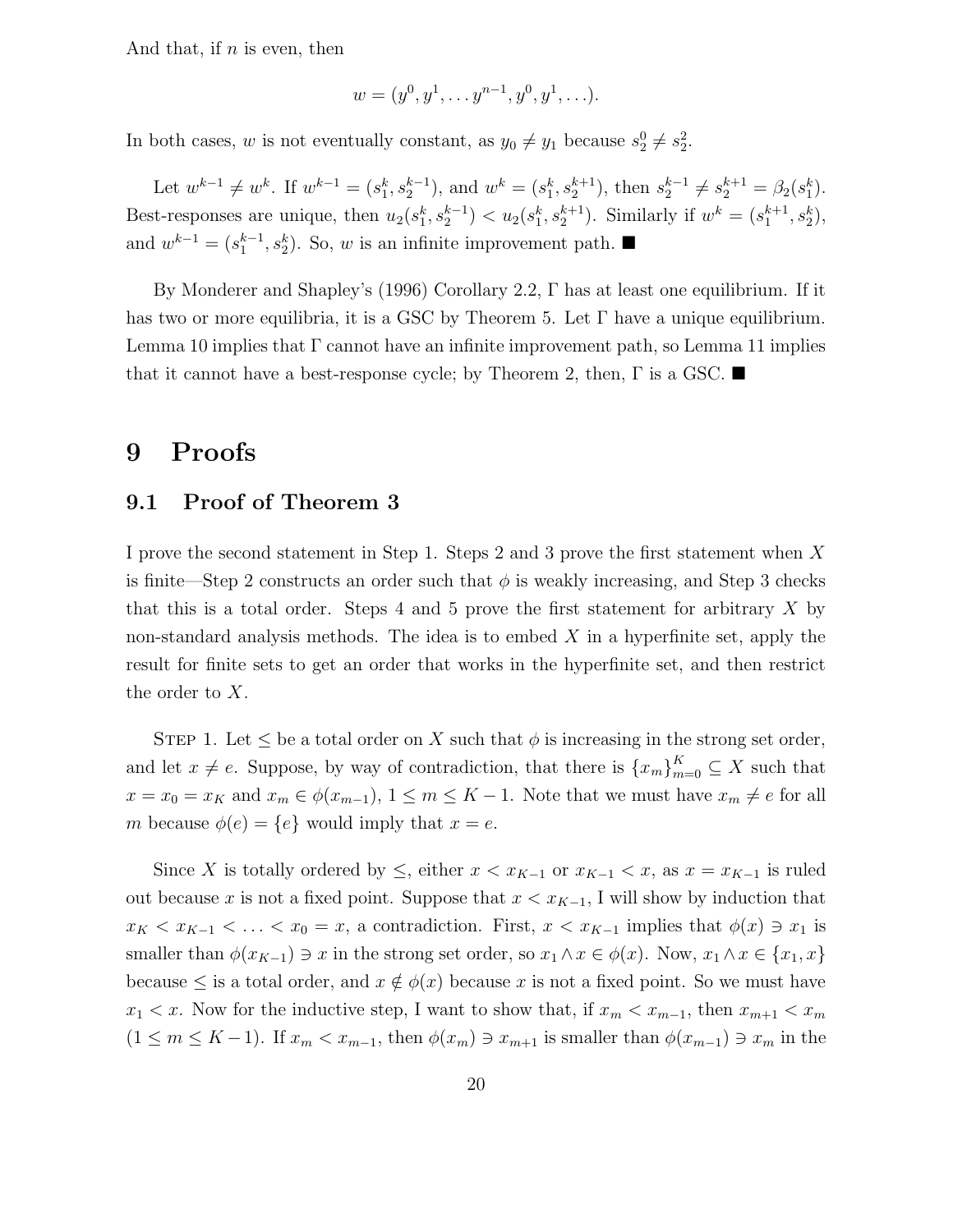strong set order. Then  $\{x_{m+1}, x_m\} \ni x_{m+1} \land x_m \in \phi(x_m)$ , but  $x_m \notin \phi(x_m)$  as  $x_m \neq e$ , so  $x_{m+1} < x_m$ .

If, instead,  $x > x_{K-1}$  we can apply an analogous argument to reach a contradiction. So there cannot be a K with  $x \in \phi^K(x)$ .

STEP 2. Let X be finite. Let  $\phi: X \rightarrow X$  be a correspondence with a unique fixed point  $e \in X$ , and no cycles besides e. For all  $x \in X$  there is at least one sequence  $\{x_m\}_{m=1}^K$  $m=0$ with  $x_0 = x, x_m \in \phi(x_{m-1}), m = 1, 2, \ldots K$ , and  $x_K = e$ ; that is a path connecting x and  $e, K$  is the length of the path. To see that such a path must exist, note that, by absence of cycles, if  $x_m \neq e$  for  $m = 1, 2, \ldots K$ , then  $\{x_m\}_{m=0}^K$  are all distinct, so X has at least  $K+1$  elements. X is finite, so we must have, for K large enough, that  $x_K = e$ . For each  $x \in X$ , let  $K_x$  be the smallest K such that there is a path of length K connecting x and e. Clearly,  $K_e = 0$ . Fix, for each x, a path of minimal length  $\{x_m\}_{m=0}^{K_x}$  connecting x and e. Note that  $K_{x_1} = K_x - 1$ , as the K's are minimal.

Define  $X_m = \{x \in X : K_x = m\}, m = 0, 1, \ldots M$ , where M is such that  $X =$  $\cup_{m=0}^M X_m$ . The collection  $\{X_m\}_{m=0}^M$  is a partition of X because it covers X and has disjoint elements, as the  $K_x$ s are minimal.

I shall define recursively an order  $\leq_m$  on  $X_m$ ,  $m = 0, 1, \ldots M$ . Let  $\preceq$  be a total order on X such that e is the largest element of X (for example, embed X in  $N$  such that e is mapped to a number larger than any other element in  $X$ , and take the relative order on X). Let  $\leq_0$  on  $X_0$ , be the restriction of  $\preceq$  to  $X_0$ . Given a total order  $\leq_m$  on  $X_m$ , let  $\leq_{m+1}$  on  $X_{m+1}$  be defined by,  $x \leq_{m+1} y$  if  $x_1 \leq_m y_1$  or if  $x_1 = y_1$  and  $x \preceq y$ , where  $x_1$ and  $y_1$  are the first elements in the paths connecting x and y, respectively, to e. Note that  $\leq_m$  is in fact a total order because it is a lexicographic order.

Finally, define a total order  $\leq$  on X by  $x \leq y$  if either  $k_y < k_x$  or if  $k_y = k_x$  and  $x \leq_{k_x} y$ . Note that e is the largest element in X.

STEP 3. I shall check that  $\phi$  is weakly increasing. Let  $x, y \in X$  and  $\{x_m\}_{m=0}^{K_x}$ ,  ${y_m}_{m=0}^{K_y}$  be the paths of minimal length connecting x and y to e from step 2.

Let  $x \leq y$ . If  $K_y < K_x$  then there is  $x_1 \in \phi(x)$  and  $y_1 \in \phi(y)$ ,  $x_1 \in \{x_m\}_{m=0}^{K_x}$ ,  $y_1 \in \{y_m\}_{m=0}^{K_y}$ , with  $K_{y_1} = K_y - 1 < K_x - 1 = K_{x_1}$  because the K's are minimal. Then,  $x_1 \leq y_1$ . If  $K_y = K_x$  then there is  $x_1 \in \phi(x)$  and  $y_1 \in \phi(y)$ ,  $x_1 \in \{x_m\}_{m=0}^{K_x}$ ,  $y_1 \in \{y_m\}_{m=0}^{K_y}$  $m=0$ with  $x_1 \leq_{K_x+1} y_1$ . Then  $K_{y_1} = K_y - 1 = K_x - 1 = K_{x_1}$ , because the K's are minimal.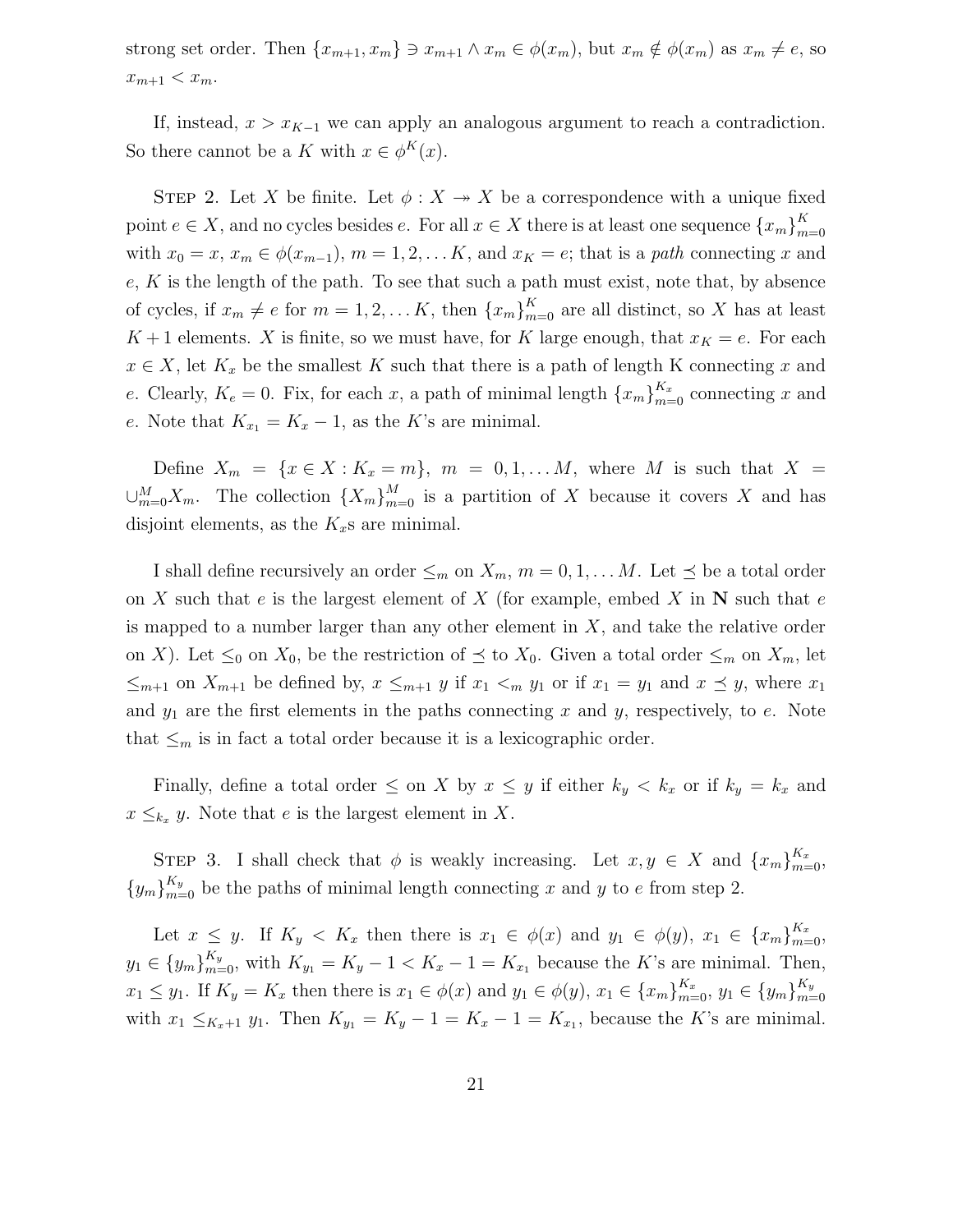Then,  $x_1 \leq y_1$ . In both cases there is  $x_1 \in \phi(x)$  and  $y_1 \in \phi(y)$  with  $x_1 \leq y_1$ , thus proving that  $\phi$  is weakly increasing

To prove that  $\leq$  is a total order, note first that  $x \leq x$  because x is in some  $X_m$ , and  $x \leq_m x$ , as  $\leq_m$  is an order; thus  $\leq$  is reflexive. If  $x \leq y$  and  $y \leq x$  then we must have  $K_x = K_y$ , and then  $x = y$  because  $\leq_{K_x}$  is an order. So,  $\leq$  is antisymmetric. Let  $x \leq y$ and  $y \leq z$ . If  $K_y < K_x$  or  $K_z < K_y$  then  $K_z < K_x$  and  $x \leq z$ . If  $K_x = K_y = K_z$  then  $x \leq z$  follows from transitivity of  $\leq_{K_x}$ . Thus  $\leq$  is transitive. Finally,  $\leq$  is total because if  $x, y \in X$  then there is m, n such that  $x \in X_m$  and  $y \in X_n$ . If  $m < n$  or  $n < m$ , x and y are ordered. If  $n = m$ , x and y are ordered because  $\leq_m$  is a total order.

STEP 4. Suppose first that  $\phi(e) = \{e\}$ . Let H be a hyperfinite set with  $X \subseteq H \subseteq *X$ . For all  $x \in X$ ,  $\phi(x)$  is finite, then  $*\phi$  takes hyperfinite values, and therefore  $*\phi(H)$  is hyperfinite, as it is the hyperfinite union of hyperfinite sets. Let  $\tilde{H} = H \cup \ast \phi(H)$ ,  $\tilde{H}$  is hyperfinite.

By the Transfer Principle,  $h \in H$  implies  $(h \in * \phi(h) \Rightarrow h = e)$ . Define  $\tilde{\phi} : \tilde{H} \to \tilde{H}$ by

$$
\tilde{\phi}(h) = \begin{cases} * \phi(h) & \text{if } h \in H \\ \{e\} & \text{if } h \in \tilde{H} \backslash H. \end{cases}
$$

 $\tilde{\phi}$  is internal, and  $\tilde{\phi}(e) = * \phi(e) = \{e\}$ . I show that e is the only fixed point of  $\tilde{\phi}$ . Suppose  $x \in \phi(x)$ . First, if  $x \in H$ , then  $\phi(x) = * \phi(x)$ , so  $x \in * \phi(x)$  implies that  $x = e$ by Transfer. Second, if  $x \in \tilde{H} \backslash H$  then  $\tilde{\phi}(x) = \{e\}$ , so  $x = e \in H$ , a contradiction.

To show that  $\tilde{\phi}$  has no cycles except for e, suppose that  $x \in \tilde{\phi}^K(x)$  for some  $x \in \tilde{H}$ and  $K \in *N$ . Note that  $x \in H$  because  $x \in \tilde{H}\backslash H$  implies that  $\tilde{\phi}^m(x) = \{e\}$  for all m, and  $e \in H$ . There is a sequence  $\{x_m\}_{m=0}^K$  with  $x_0 = x_K = x$  and  $x_m \in \tilde{\phi}(x_{m-1}),$  $m = 1, 2, \dots K$ . If there is m such that  $x_m \in \tilde{H} \backslash H$  then  $e = x_l$ ,  $m \le l \le K$ , so  $x = e$ . On the other hand, if  $x_{m-1} \in H$  for all m, then  $x_m \in \tilde{\phi}(x_{m-1}) = * \phi(x_{m-1})$  for all m. Then x is a cycle of  $*\phi$ , so  $x = e$  by Transfer.

Then,  $\tilde{H}$  is hyperfinite,  $\tilde{\phi} : \tilde{H} \to \tilde{H}$  has a unique fixed point e, and no cycles but e. By steps 2 and 3 above and the Transfer Principle, there is a total order  $\triangleleft$  on H such that  $x \triangleleft e$  for all  $x \in H$ , and such that  $x \triangleleft y$  implies that there is  $z \in \tilde{\phi}(x)$  and  $z' \in \tilde{\phi}(y)$ with  $z \leq z'$ . Let  $\leq$  be the restriction of  $\leq$  to  $X \subseteq \tilde{H}$ ,  $\leq$  is a total order on X, and e is its largest element.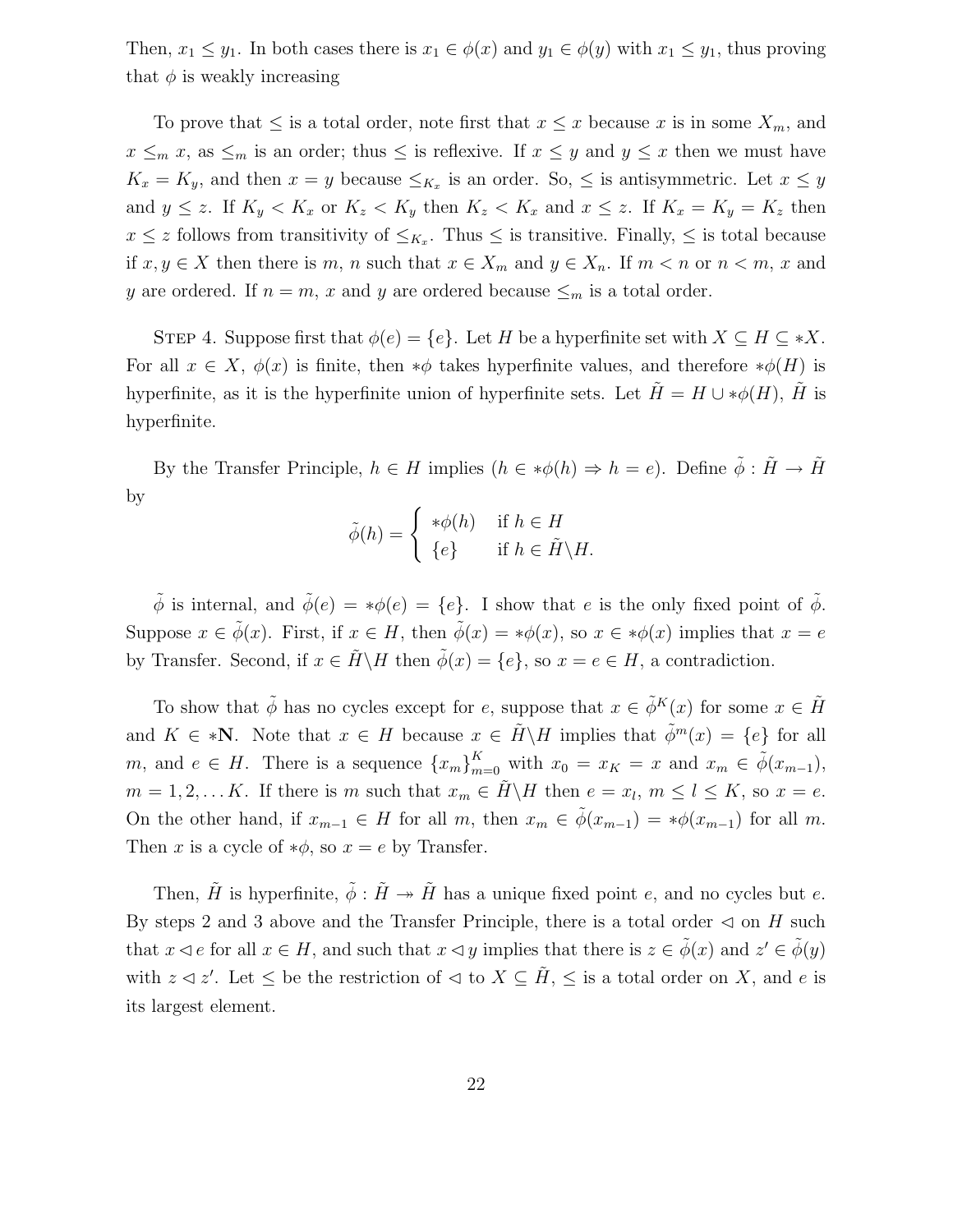To verify that  $\phi$  is weakly increasing, let  $x \leq y$ . Then,  $x \leq y$  implies that there is  $z \in \tilde{\phi}(x)$  and  $z' \in \tilde{\phi}(y)$  with  $z \lhd z'$ . But  $\tilde{\phi}(x) = * \phi(x) = \phi(x)$  and  $\tilde{\phi}(y) = * \phi(y) = \phi(y)$ , as  $x, y \in X \subseteq H$ . Then  $z \in \phi(x), z' \in \phi(y)$ , and  $z \leq z'$  because  $z \leq z'$ .

STEP 5. Finally, let  $\phi(e) \neq \{e\}$ , and let  $\phi': X \to X$  coincide with  $\phi$  on  $X \setminus \{e\}$ , and take the value  $\{e\}$  on e. By step 4 there is an order  $\leq$  on X such that e is its largest element and such that  $\phi'$  is weakly increasing. Now we check that  $\phi$  is weakly increasing in this order as well. We only need to prove that if  $x \in X$  then there is  $z \in \phi(x)$  and  $z' \in \phi(e)$  with  $z \leq z'$ . But, since  $e \in \phi(e)$  and e is the largest element in X, we can set  $z' = e$  and be done.

#### 9.2 Proof of Theorem 7

First I construct an order  $\leq$  on X, then I show that  $\leq$  satisfies the statements in the theorem.

Denote by  $\mathbb C$  the set of cycles of f, so

$$
\mathbb{C} = \{x \in X : \exists n \in \mathbb{N} \text{ s.t. } f^n(x) = x\}.
$$

Note that  $\underline{e}, \overline{e} \in \mathbb{C}$ .

A **path** in X is a sequence  $\pi = \{x_1, \ldots x_L\}$  such that,  $x_l \notin \mathbb{C}$  for  $1 \leq l \leq L$ ,  $f(x_1) \in \mathbb{C} \setminus \{\underline{e}, \overline{e}\}, f^{-1}(x_L) = \emptyset$ , and  $x_l = f(x_{l+1})$  for  $1 \leq l \leq L-1$ . Let  $\Pi$  be the set of all paths. Note that  $\Pi$  is finite.

If  $\pi = \{x_1, \ldots x_L\}$  is a path, let  $H_{\pi} = L$  denote the **length** of  $\pi$ . For each  $x_l \in \pi$ , let  $h_{\pi}(x_l) = l.$  Let  $\mathbb{A} = \cup \{\pi : \pi \in \Pi\}.$ 

If  $e \in X$  is a fixed point of f, the **basin** of e, denoted  $\mathbb{B}_e$ , is the set of points  $z \in X$ such that  $e = f^{n}(z)$  for some n. For each  $z \in \mathbb{B}_{e}$ , let  $g_{e}(z) = \inf \{ n \in \mathbb{N} : f^{n}(z) = e \}.$ Define  $g_e(e) = 0$ . Let  $H_e = \sup \{g_e(z) : z \in \mathbb{B}_e\}.$ 

Suppose, without loss of generality, that  $H_{\underline{e}} \geq H_{\overline{e}}$  (if  $H_{\underline{e}} < H_{\overline{e}}$  just relabel  $\underline{e}$  and  $\overline{e}$ ). For each  $z \in \mathbb{A}$ , let

$$
g(z) = \inf \{ H_{\underline{e}} - [H_{\pi} - h_{\pi}(z)] : \pi \in \Pi \text{ and } z \in \pi \}.
$$

I claim that  $X = \mathbb{C} \cup \mathbb{A} \cup \mathbb{B}_{\overline{e}} \cup \mathbb{B}_{\overline{e}}$ : Let  $z \in X$ . Since X is finite, for large enough n, either  $f^{n}(z)$  is a fixed point or it is a cycle. If  $f^{n}(z)$  is eventually  $\underline{e}$  or  $\overline{e}$ , then  $x \in (\mathbb{B}_{\underline{e}} \cup \mathbb{B}_{\overline{e}})$ .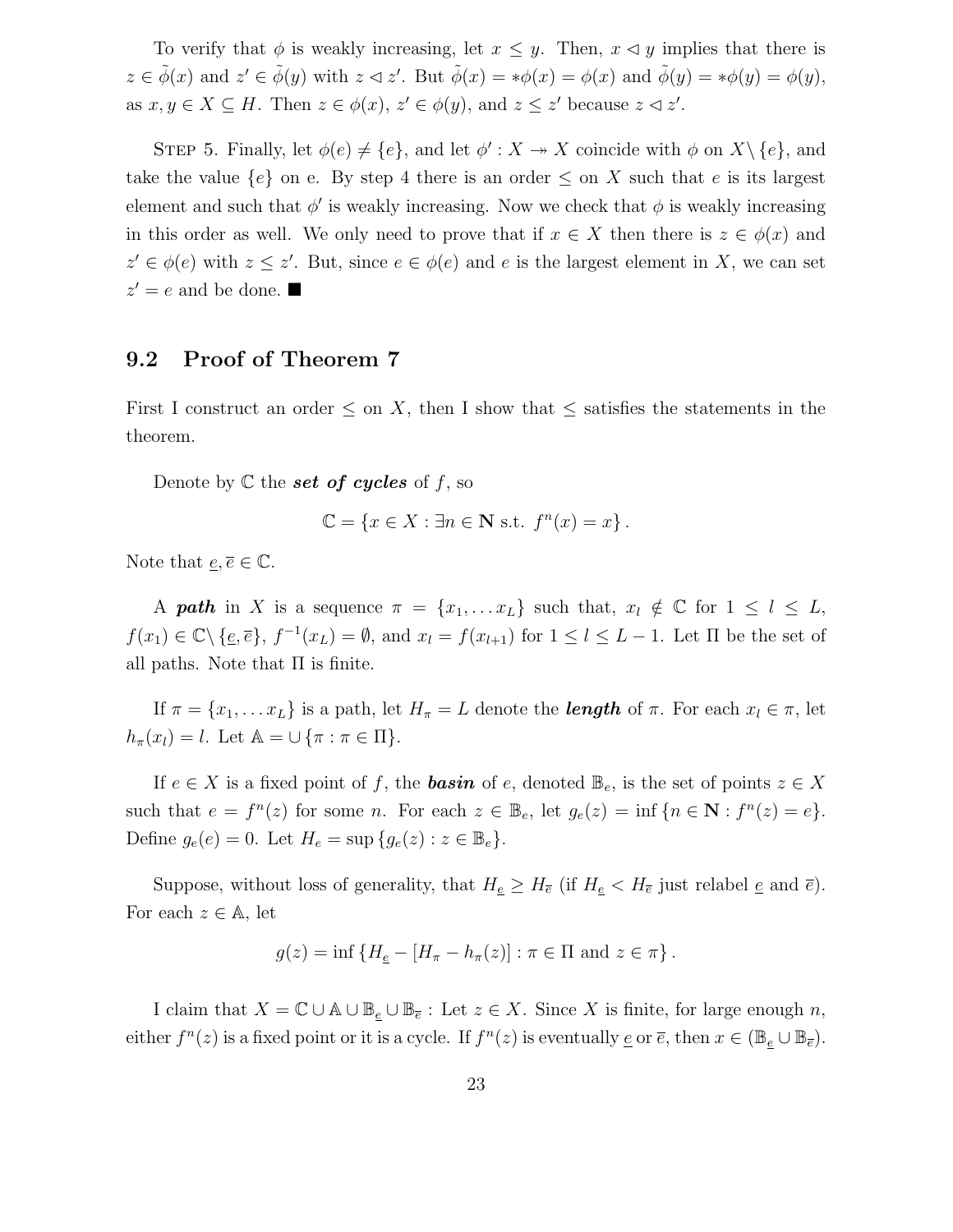If  $f^{n}(z)$  is eventually some other  $x \in \mathbb{C}$ , then either  $z \in \mathbb{C}$  in the first place, or  $z \in \mathbb{A}$ . In any case,  $x \in \mathbb{C} \cup \mathbb{A} \cup \mathbb{B}_e \cup \mathbb{B}_{\overline{e}}$ , which establishes the claim. Also note that, by definition of  $\mathbb{C}, \mathbb{A}, \mathbb{B}_{\underline{e}}$  and  $\mathbb{B}_{\overline{e}}, \mathbb{A} \cap \mathbb{C} = \emptyset$ ,  $\mathbb{A} \cap \mathbb{B}_{\underline{e}} = \emptyset$ ,  $\mathbb{A} \cap \mathbb{B}_{\overline{e}} = \emptyset$ ,  $\mathbb{B}_{\underline{e}} \cap \mathbb{B}_{\overline{e}} = \emptyset$ ,  $\mathbb{B}_{\underline{e}} \cap \mathbb{C} = {\underline{e}}$  and  $\mathbb{B}_{\overline{e}}\cap\mathbb{C}=\{\overline{e}\}.$ 

Before I define  $\leq I$  need two auxiliary orders. I shall define  $\leq_e$  on  $\mathbb{B}_e$  and  $\leq_{\overline{e}}$  on  $\mathbb{B}_{\overline{e}}$ such that f restricted to either  $\mathbb{B}_{\epsilon}$  or  $\mathbb{B}_{\epsilon}$  is monotone increasing, and such that  $\epsilon$  is the largest element of  $\mathbb{B}_{\epsilon}$ , and  $\overline{\epsilon}$  is the smallest element of  $\mathbb{B}_{\overline{\epsilon}}$ . First, I claim that  $f(\mathbb{B}_{\epsilon}) \subseteq \mathbb{B}_{\epsilon}$ , and that  $f(\mathbb{B}_{\overline{e}}) \subseteq \mathbb{B}_{\overline{e}}$ . To see this, let  $x \in \mathbb{B}_{e}$ . If  $f(\underline{e}) = \underline{e}$ , then  $f(x) \in \mathbb{B}_{e}$ . Suppose that  $f(\underline{e}) \neq \underline{e}$ , then there is  $n \in \mathbb{N}$  such that  $f^{n}(x) = \underline{e}$ . But  $f(x) \neq \underline{e}$  implies  $n \geq 2$ , so  $f^{n-1}(f(x)) = \underline{e}$ , and  $f(x) \in \mathbb{B}_{\underline{e}}$ . The proof that  $f(\mathbb{B}_{\overline{e}}) \subseteq \mathbb{B}_{\overline{e}}$  is similar.

Now I can obtain  $\leq_{\underline{e}}$  and  $\leq_{\overline{e}}$  from Theorem 2. First,  $f|_{\mathbb{B}_{\underline{e}}},$  the restriction of f to  $\mathbb{B}_{\underline{e}},$ maps  $\mathbb{B}_e$  into  $\mathbb{B}_e$ , has exactly one fixed point, and no cycles. By Theorem 2, there is a total order—say  $\leq_{\underline{e}}$ —on  $\mathbb{B}_{\underline{e}}$  such that  $f|_{\mathbb{B}_{\underline{e}}}$  is monotone increasing and  $\underline{e}$  is the largest element of  $\mathbb{B}_e$ . Second, by a similar argument, there is a total order  $\leq_{\overline{e}}$  on  $\mathbb{B}_{\overline{e}}$  such that  $f|_{\mathbb{B}_{\overline{e}}}$  is monotone increasing and  $\overline{e}$  is the *smallest* element of  $\mathbb{B}_{\overline{e}}$ —simply reverse the order that Theorem 2 delivers on  $\mathbb{B}_{\overline{e}}$ .

Let  $\underline{x} = \inf_{\leq_{\underline{e}}} \mathbb{B}_{\underline{e}}$  and  $\overline{x} = \sup_{\leq_{\overline{e}}} \mathbb{B}_{\overline{e}}$ .

**Definition 12** Define the order  $\leq$  on X by:  $z \leq z'$  if and only if one (or more) of the following is true :

1.  $z = z'$ , 2.  $z, z' \in \mathbb{B}_e$  and  $z \leq_e z'$  or  $z, z' \in \mathbb{B}_\overline{e}$  and  $z \leq_{\overline{e}} z'$ , 3.  $z \in \mathbb{B}_{\underline{e}}$  and  $z' \in \mathbb{C}$ , 4.  $z' \in \mathbb{B}_{\overline{e}}$  and  $z \notin \mathbb{B}_{\overline{e}}$ , 5.  $z \in \mathbb{B}_e$ ,  $z' \in \mathbb{A}$ , and  $g_e(z) \ge g(z')$ .

#### Remark.

- 1. Note that  $\leq$  coincides with  $\leq_{\varepsilon}$  on  $\mathbb{B}_{\varepsilon}$  and with  $\leq_{\overline{e}}$  on  $\mathbb{B}_{\overline{e}}$ .
- 2. Since  $\leq$  coincides with  $\leq_{\underline{e}}$  on  $\mathbb{B}_{\underline{e}}$ ,  $g_{\underline{e}}$  is monotone decreasing:  $z < z'$  implies  $g_{\underline{e}}(z) \geq$  $g_{\underline{e}}(z')$ . Further, by construction of  $\leq_{\underline{e}}$ ,  $g_{\underline{e}}(z) > g_{\underline{e}}(z')$  implies that  $z < z'$ .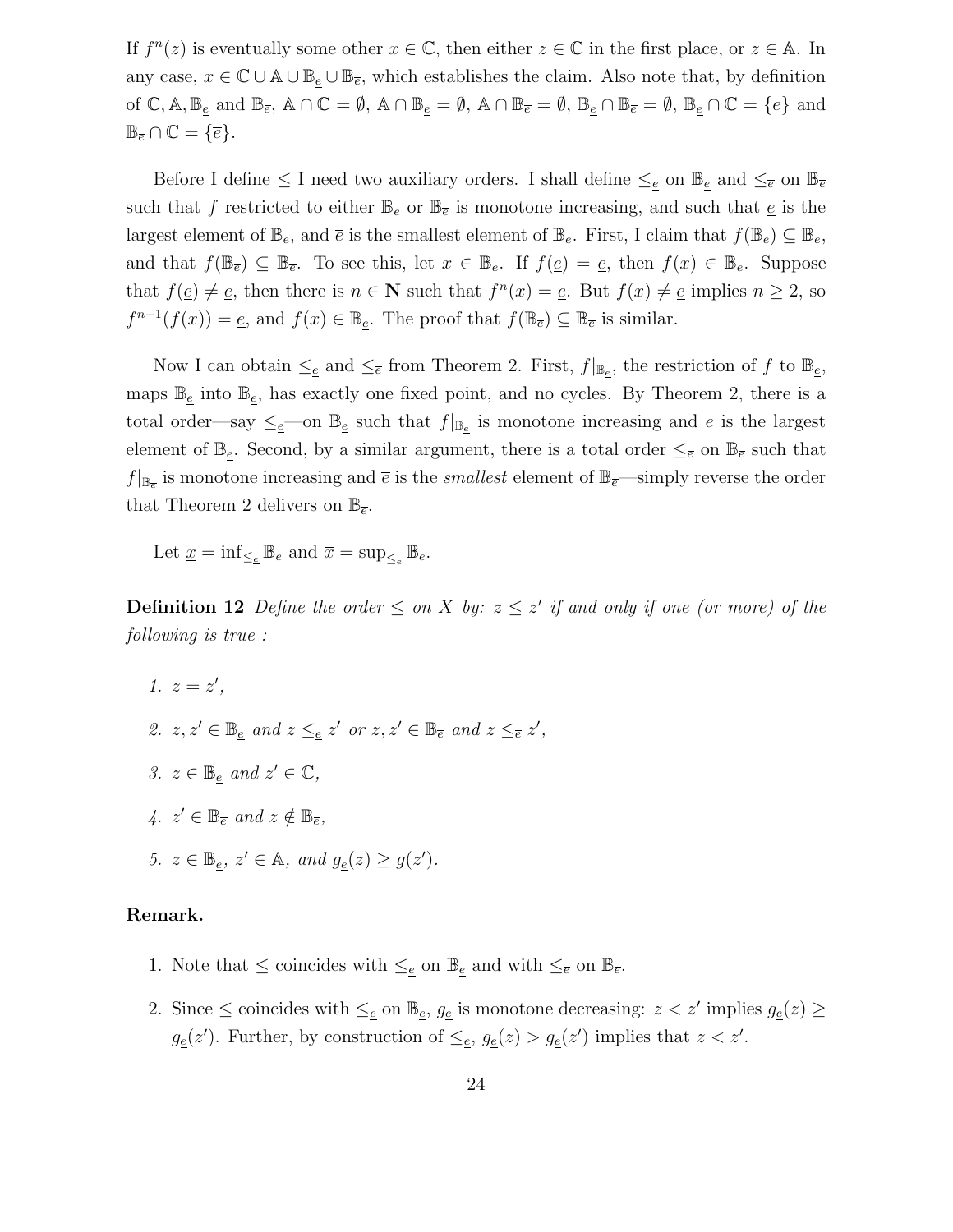- 3. If  $z \in \mathbb{B}_e$  and  $z < \underline{e}$ , then  $g_e(f(z)) = g_e(z) 1$ .
- 4. For all  $z \in X$ ,  $\underline{x} \leq z$ , so  $\underline{x}$  is the smallest element in X.

I now prove that  $(X, \leq)$  is a complete lattice (steps 1 and 2), that f is monotone increasing (step 3), and that any other lattice order that makes  $f$  monotone increasing must have a larger interval prediction (step 4).

STEP 1: I prove that  $\leq$  is a partial order. By definition of  $\leq$  (item 1),  $\leq$  is reflexive. I need to prove that it is antisymmetric and transitive.

To prove that  $\leq$  is antisymmetric, let  $z \leq z'$  and  $z \neq z'$ , I shall prove that  $z' \nleq z$ . First,  $z \leq z'$  cannot be due to item 1 of the definition of  $\leq$ . Second, if  $z \leq z'$  because of item 2, then  $z' \nleq z$ , as  $\leq_{\mathcal{E}}$  and  $\leq_{\overline{e}}$  are antisymmetric. Third, if  $z \in B_{\mathcal{E}}$  then  $z' \leq z$  only if  $z' \in \mathbb{B}_e$  as well. So, if  $z \leq z'$  by item 3 or item 5 we get immediately  $z' \nleq z$ . Fourth, if  $z' \in \mathbb{B}_{\overline{e}}$  then  $z' \leq z$  only if  $z \in \mathbb{B}_{\overline{e}}$  as well. So, if  $z \leq z'$  by item 4 we get immediately  $z' \nleq z$ .

Now I shall prove that  $\leq$  is transitive: let  $z \leq z'$  and  $z' \leq z''$ , I shall prove that  $z \leq z''$ . If either  $z \leq z'$  or  $z' \leq z''$  is due to item 1, it is immediate that  $z \leq z''$ . So, suppose that  $z \neq z'$  and  $z' \neq z''$ .

First, let  $z \leq z'$  be due to item 2. If  $z, z' \in \mathbb{B}_{\bar{e}}$  then it must be that  $z'' \in \mathbb{B}_{\bar{e}}$ , but then  $z \leq z''$ , as  $\leq_{\bar{e}}$  is transitive. Now let  $z, z' \in \mathbb{B}_{\underline{e}}$ . Assume  $z'' \in \mathbb{B}_{\underline{e}} \cup \mathbb{B}_{\overline{e}}$ . Either  $z'' \in \mathbb{B}_{\overline{e}}$ so  $z \leq z''$  by item 4 or  $z'' \in \mathbb{B}_e$  and  $z \leq z''$  because  $\leq_e$  is transitive. Now assume that  $z'' \notin \mathbb{B}_{\underline{e}} \cup \mathbb{B}_{\overline{e}}$ . Either  $z'' \in \mathbb{C}$  and we get  $z \leq z''$  by item 3; or  $z'' \in \mathbb{A}$ , but then  $z' \leq z''$  is due to item 5, so  $z \leq_{\underline{e}} z'$  implies that  $g_{\underline{e}}(z) \geq g_{\underline{e}}(z') \geq g(z'')$ . Thus  $z \leq z''$  by item 5.

Second, let  $z \leq z'$  be due to item 3;  $z' \leq z''$  can then only be due to item 4. So  $z'' \in \mathbb{B}_{\overline{e}}$ , and we have  $z \leq z''$  by item 4.

Third, if  $z \leq z'$  is due to item 4, then  $z' \in \mathbb{B}_{\overline{e}}$ , so  $z' \leq z''$  implies that  $z'' \in \mathbb{B}_{\overline{e}}$ , and we have  $z \leq z''$  by item 4.

Fourth, if  $z \leq z'$  is due to item 5, then  $z' \in A$ . But then  $z' \leq z''$  implies that  $z'' \in \mathbb{B}_{\overline{e}}$ , so we get  $z \leq z''$  by item 4.

STEP 2: I prove that  $(X, \leq)$  is a lattice. Since X is finite,  $(X, \leq)$  is then a complete lattice.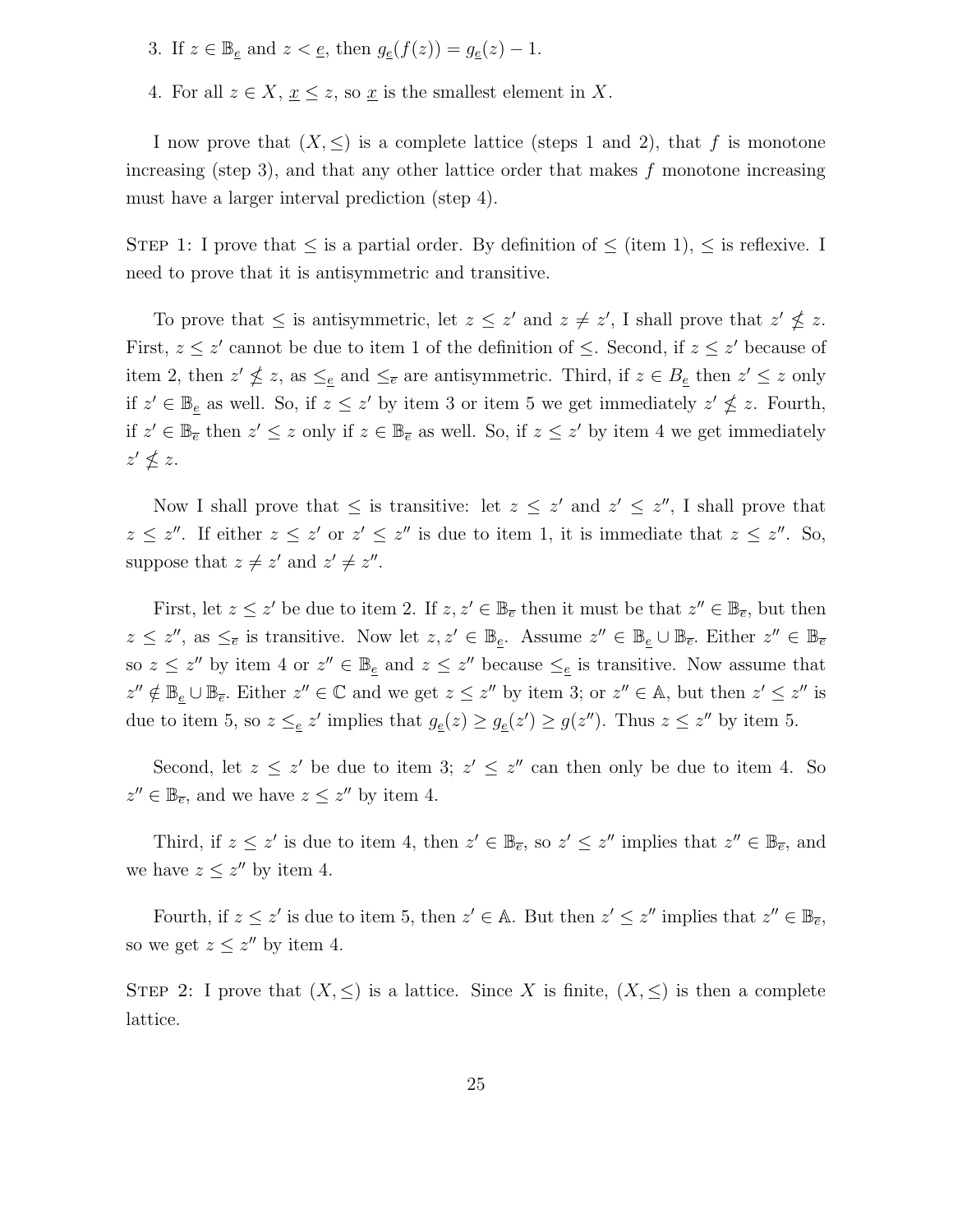Let  $z, z' \in X$ . If  $z \leq z'$  or  $z' \leq z$ , then  $z \vee z'$  and  $z \wedge z'$  are trivial. So let z and  $z'$  be unordered, and note that, when z and z' are unordered,  $z \vee z'$  is the smallest element of  $\{\tilde{z} \in X : z < \tilde{z}\} \cap \{\tilde{z} \in X : z' < \tilde{z}\},\$ and  $z \wedge z'$  is the largest element of  $\{\tilde{z} \in X : \tilde{z} < z\} \cap$  $\{\tilde{z} \in X : \tilde{z} < z'\}.$ 

I shall need the following two facts, the facts are immediate from the definition of  $\leq$ .

FACT 1: If  $z \in (\mathbb{C} \cup \mathbb{A}) \setminus {\overline{e}}$ , then  $\underline{x} \in {\overline{z}} \in X : \tilde{z} < z$   $\subseteq \mathbb{B}_e$ .

FACT 2: If  $z \in (\mathbb{C} \cup \mathbb{A}) \setminus {\overline{\epsilon}}$ , then  $\{\tilde{z} \in X : z < \tilde{z}\} = \mathbb{B}_{\overline{\epsilon}}$ .

First, let  $z \in \mathbb{B}_{\underline{e}}$ . Since z and z' are unordered, we must have  $z' \in \mathbb{A}$ . Also,  $z \neq \underline{x}$ , as x is the smallest element in X, so  $z = x$  would imply that z and z' are ordered. Note that  $z \in \mathbb{B}_e \setminus \{\underline{x}\}\$ implies that  $\underline{x} \in \{\tilde{z} \in X : \tilde{z} < z\} \subseteq \mathbb{B}_e$ , and  $\{\tilde{z} \in X : z < \tilde{z}\} = \mathbb{B}_{\overline{e}}$ . Hence, by facts 1 and 2,

$$
\underline{x} \in \{\tilde{z} \in X : \tilde{z} < z\} \cap \{\tilde{z} \in X : \tilde{z} < z'\} \subseteq \mathbb{B}_{\underline{e}},
$$

and

$$
\{\tilde{z} \in X : z < \tilde{z}\} \cap \{\tilde{z} \in X : z' < \tilde{z}\} = \mathbb{B}_{\overline{e}}.
$$

But  $\leq$  is a total order on  $\mathbb{B}_e$ , and  $\mathbb{B}_e$  is finite, so any non-empty subset of  $\mathbb{B}_e$  has a largest element. Thus  $z \wedge z'$  exists. Similarly,  $\mathbb{B}_{\bar{e}}$  is finite and totally ordered by  $\leq$ . So  $\mathbb{B}_{\bar{e}}$  has a smallest element (namely  $\bar{e}$ ), and  $z \vee z'$  exists.

Second, let  $z \in \mathbb{A}$ . Since z and z' are unordered we must have  $z' \notin \mathbb{B}_{\overline{e}}$ . Further, if  $z' \in \mathbb{B}_{\underline{e}}$  then we already proved above that  $z \wedge z'$  and  $z \vee z'$  exist. Let  $z' \in (\mathbb{C} \cup \mathbb{A}) \setminus {\overline{\overline{e}}}$ . Using facts 1 and 2 in as above, we know that  $\{\tilde{z} \in X : \tilde{z} < z\} \cap \{\tilde{z} \in X : \tilde{z} < z'\}$  is a non-empty subset of  $\mathbb{B}_{\underline{e}}$ , and that  $\{\tilde{z} \in X : z < \tilde{z}\} \cap {\{\tilde{z} \in X : z' < \tilde{z}\}} = \mathbb{B}_{\overline{e}}$ . Since  $\mathbb{B}_{\underline{e}}$  and  $\mathbb{B}_{\overline{e}}$  are finite, totally ordered sets,  $z \wedge z'$  and  $z \vee z'$  exist in X.

Third, let  $z \in \mathbb{C} \setminus \{\underline{e}, \overline{e}\}.$  Since z and z' are unordered, we must have  $z' \in (\mathbb{C} \cup \mathbb{A}) \setminus \{\underline{e}, \overline{e}\}.$ If  $z' \in A$ , then we know that  $z \wedge z'$  and  $z \vee z'$  exist in X from the argument in the previous paragraph. If,  $z' \in \mathbb{C}$ , then

$$
\underline{x} \in \{\tilde{z} \in X : \tilde{z} < z\} = \{\tilde{z} \in X : \tilde{z} < z'\} = \mathbb{B}_{\underline{e}}
$$

and

$$
\{\tilde z\in X:z<\tilde z\}=\{\tilde z\in X:z'<\tilde z\}=\mathbb B_{\bar e}.
$$

Again  $\mathbb{B}_{\varepsilon}$  and  $\mathbb{B}_{\overline{\varepsilon}}$  are finite and totally ordered by  $\leq$ , so  $z \wedge z'$  and  $z \vee z'$  exist in X.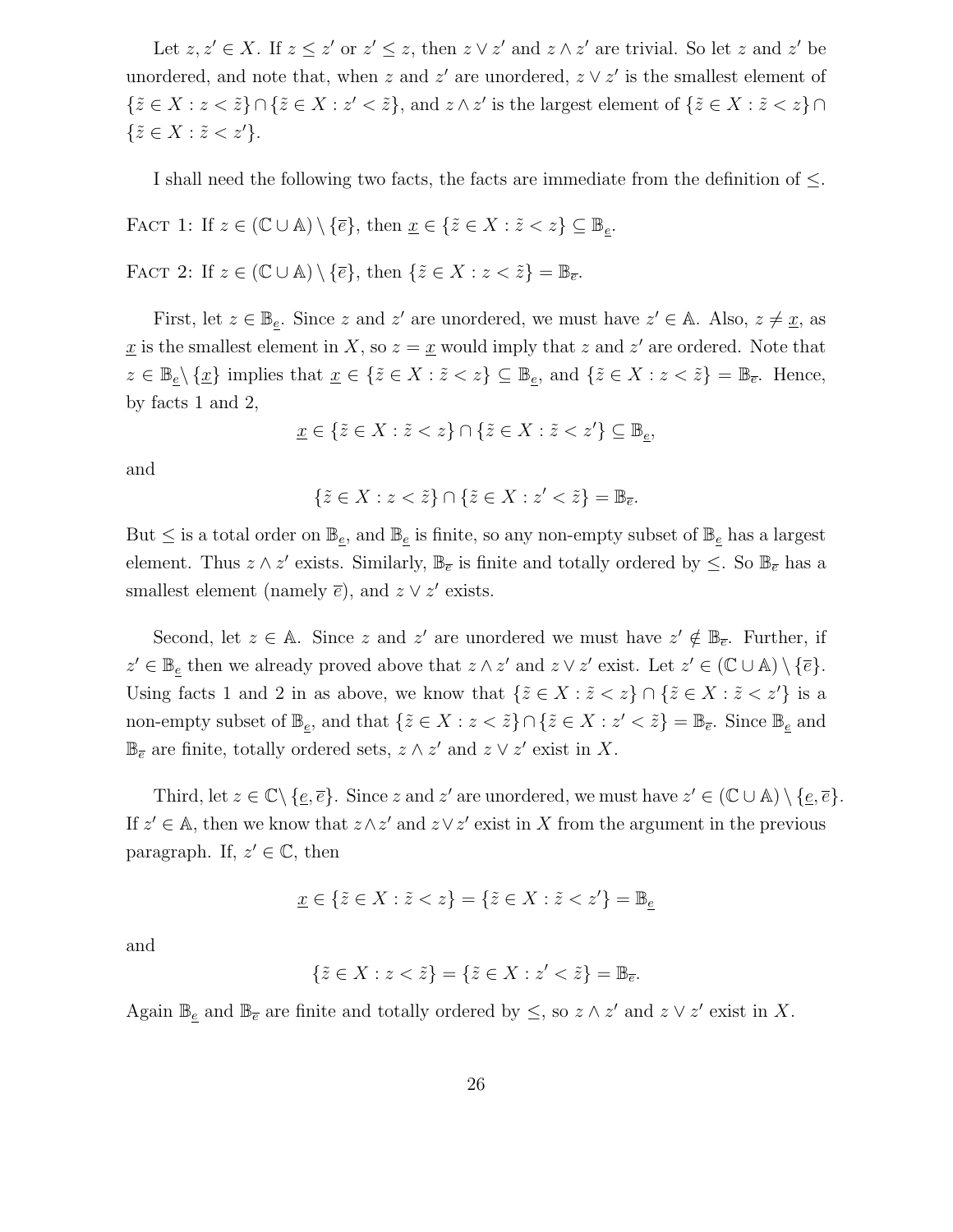Finally, if  $z \in \mathbb{B}_{\overline{e}}$ , z and z' cannot be unordered, as  $z' \notin \mathbb{B}_{\overline{e}}$  implies  $z' \leq z$ , and  $z' \in \mathbb{B}_{\overline{e}}$ implies that z and z' are ordered, as  $\mathbb{B}_{\bar{e}}$  is totally ordered.

STEP 3: Now I prove that  $f$  is monotone increasing.

Let  $z \leq z'$ . I need to prove that  $f(z) \leq f(z')$ . First, if  $z \leq z'$  is due to item 1, then  $f(z) \leq f(z')$  because  $f(z) = f(z')$ . And if  $z \leq z'$  is due to item 2 it is immediate that  $f(z) \leq f(z')$  because  $\leq$  concides with  $\leq_{\varepsilon}$  and  $\leq_{\overline{e}}$  on  $\mathbb{B}_{\varepsilon}$  and  $\mathbb{B}_{\overline{e}}$ , and  $\leq_{\varepsilon}$  and  $\leq_{\overline{e}}$  are constructed so that  $f$  is monotone increasing.

Second, let  $z \leq z'$  be due to item 3.  $z \in \mathbb{B}_{\underline{e}}$  implies that  $f(z) \in \mathbb{B}_{\underline{e}}$ , and  $z' \in \mathbb{C}$  implies that  $f(z') \in \mathbb{C}$ . So, we get  $f(z) \leq f(z')$  by item 3.

Third, let  $z \leq z'$  be due to item 4.  $z' \in \mathbb{B}_{\bar{e}}$  implies that  $f(z') \in \mathbb{B}_{\bar{e}}$ . Also,  $z \notin \mathbb{B}_{\bar{e}}$ implies  $f(z) \notin \mathbb{B}_{\overline{e}}$ , as, for any  $\tilde{z} \in X$ ,  $f(\tilde{z}) \in \mathbb{B}_{\overline{e}}$  implies  $\tilde{z} \in \mathbb{B}_{\overline{e}}$  by the definition of  $\mathbb{B}_{\overline{e}}$ . Hence  $f(z) \leq f(z')$  due to item 4.

Fourth, let  $z \leq z'$  be due to item 5. So,  $z \in \mathbb{B}_{\underline{e}}$  and  $z' \in \mathbb{A}$ . If  $f(z') \in \mathbb{C}$ , then  $f(z) \leq f(z')$  by item 3, as  $f(z) \in \mathbb{B}_{\underline{e}}$ . Assume  $f(z') \notin \mathbb{C}$ . Since  $z \leq z'$ ,  $g_{\underline{e}}(z) \geq g(z')$ . Now,  $\Pi$  is finite, so there is a path  $\hat{\pi}$  such that  $g(z') = H_{\underline{e}} - [H_{\hat{\pi}} - h_{\hat{\pi}(z')}].$  Since  $f(z') \notin \mathbb{C}$ , we must have  $f(z') \in \hat{\pi}$ , and  $h_{\hat{\pi}}(f(z')) = h_{\hat{\pi}}(z') - 1$ . So,

$$
g(f(z')) \leq H_{\underline{e}} - [H_{\hat{\pi}} - h_{\hat{\pi}}(f(z'))]
$$
  
=  $H_{\underline{e}} - [H_{\hat{\pi}} - h_{\hat{\pi}}(z')] - 1$   
=  $g(z') - 1$ .

On the other hand,  $z \in \mathbb{B}_e$ , so either  $z = e$  or  $z < e$ . First, if  $z = e$ , then  $f(z) = e$ , so  $g_{\underline{e}}(z) = g_{\underline{e}}(f(z))$ . Then  $g_{\underline{e}}(z) \ge g(z')$  and  $g(f(z')) \le g(z') - 1$  implies that  $g_{\underline{e}}(f(z)) \ge$  $g(f(z'))$ , so  $f(z) \leq f(z')$  by item 5.

Second, if  $z < \underline{e}$ , then  $g_{\underline{e}}(f(z)) = g_{\underline{e}}(z) - 1$ . So,  $g_{\underline{e}}(z) \ge g(z')$  implies that  $g_{\underline{e}}(f(z)) =$  $g_{\underline{e}}(z) - 1 \ge g(z') - 1 \ge g(f(z'))$ . Thus  $f(z) \le f(z')$  by item 5.

STEP 4: Let  $\preceq$  be a partial order on X, such that  $(X, \preceq)$  is a complete lattice, f is monotone increasing,  $\underline{e}$  is the smallest fixed point of f, and  $\overline{e}$  is the largest fixed point of f. Let  $z \in X$  be such that  $\underline{e} \leq z \leq \overline{e}$ . I prove that  $\underline{e} \preceq z \preceq \overline{e}$ .

Let  $x^* = \inf_{\leq} X$ . By Theorem 4.3.4 in Topkis (1998), there is a  $k \in \mathbb{N}$  such that  $\underline{e} = f^k(x^*)$ . Let K be the smallest such k, and note that  $\underline{e} = f^k(x^*)$  for all  $k \geq K$ , as  $\underline{e}$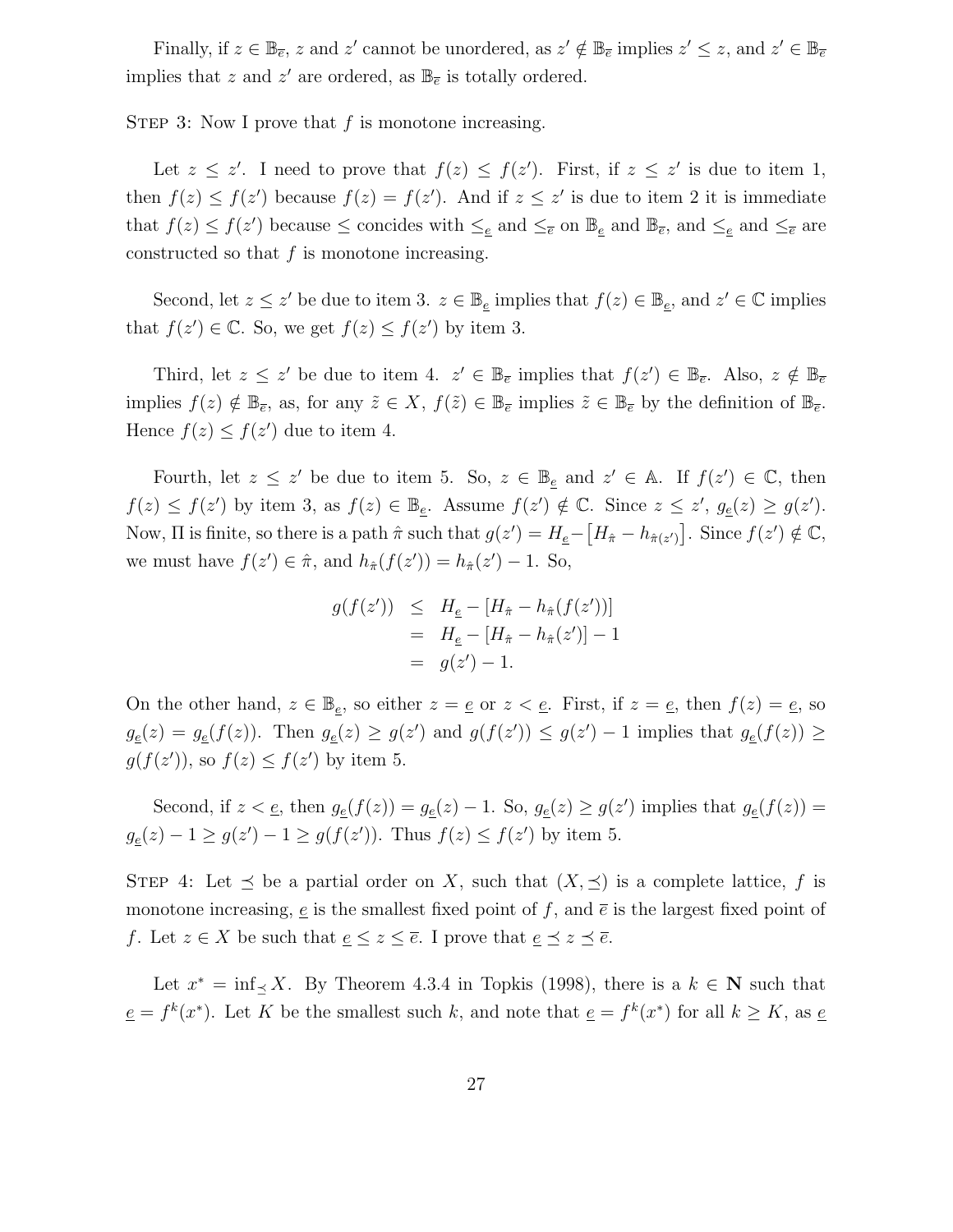is a fixed point of f. Note also that the existence of K implies that  $x^* \in \mathbb{B}_{\underline{e}}$ , and note that  $H_{\underline{e}} \geq K$ .

Now, by the definition of  $\leq, \underline{e} \leq z \leq \overline{e}$  implies that either  $z \in \mathbb{C}$  or  $z \in \mathbb{A}$ . Suppose, first, that  $z \in \mathbb{C}$ . Let  $n \in \mathbb{N}$  be such that  $z = f^{n}(z)$ , at least one such n exists because  $z \in \mathbb{C}$ . Let  $M \in \mathbb{N}$  be such that  $K \leq nM$ , note that  $f^{nM}(z) = z$ . Now,  $x^* \preceq z$ , because  $x^* = \inf_{n \leq X} X$ . So, f monotone increasing implies that  $f^{nM}(x^*) \leq f^{nM}(z)$ . But  $K \leq nM$ implies that  $f^{nM}(x^*) = \underline{e}$ , so we have that  $\underline{e} \preceq z$ . Repeat the argument with  $\sup_{\leq X} X$  in the place of  $x^*$  and we get  $z \preceq \overline{e}$ .

Suppose now that  $z \in \mathbb{A}$ . Then  $\underline{e} \leq z$  implies that  $g_{\underline{e}}(\underline{e}) \geq g(z)$ . But  $g_{\underline{e}}(\underline{e}) = 0$ , so  $0 \ge g(z)$ . There is  $\hat{\pi} \in \Pi$  such that  $z \in \hat{\pi}$  and  $g(z) = H_{\underline{e}} - [H_{\hat{\pi}} - h_{\hat{\pi}}(z)]$ . Thus we have

$$
H_{\hat{\pi}} - h_{\hat{\pi}}(z) \ge H_{\underline{e}} \ge K.
$$

Let  $z' = z_{H_{\hat{\pi}}}$ . Then  $z' \in \pi$ , and

$$
f^{H_{\hat{\pi}}-h_{\hat{\pi}}(z)}(z')=z.
$$

Since  $x^* = \inf_{\leq} X$ , we have  $x^* \leq z'$ , so f monotone increasing and  $H_{\hat{\pi}} - h_{\hat{\pi}}(z) \geq K$  implies that

$$
\underline{e} = f^{H_{\hat{\pi}} - h_{\hat{\pi}}(z)}(x^*) \preceq f^{H_{\hat{\pi}} - h_{\hat{\pi}}(z)}(z') = z.
$$

This proves that  $\underline{e} \preceq z$ . Now for  $\overline{e}$ : Recall that  $H_{\underline{e}} \geq H_{\overline{e}}$ , so  $H_{\hat{\pi}} - h_{\hat{\pi}}(z) \geq H_{\overline{e}}$ . By definition of  $H_{\overline{e}}$ , then,

$$
f^{H_{\hat{\pi}}-h_{\hat{\pi}}(z)}(\sup_{\preceq} X) = \overline{e}.
$$

But  $z' \preceq \sup_{\preceq} X$  so

$$
z = f^{H_{\hat{\pi}} - h_{\hat{\pi}}(z)}(z') \preceq f^{H_{\hat{\pi}} - h_{\hat{\pi}}(z)}(\sup_{\preceq} X) = \overline{e}.
$$

This proves that  $\underline{e} \preceq z \preceq \overline{e}$ .

### References

- AMIR, R. (1996): "Cournot Oligopoly and the Theory of Supermodular Games," Games and Economic Behavior, 15, 132–148.
- AMIR, R., AND V. E. LAMBSON (2000): "On the Effects of Entry in Cournot Markets," The Review of Economic Studies, 67(2), 235–254.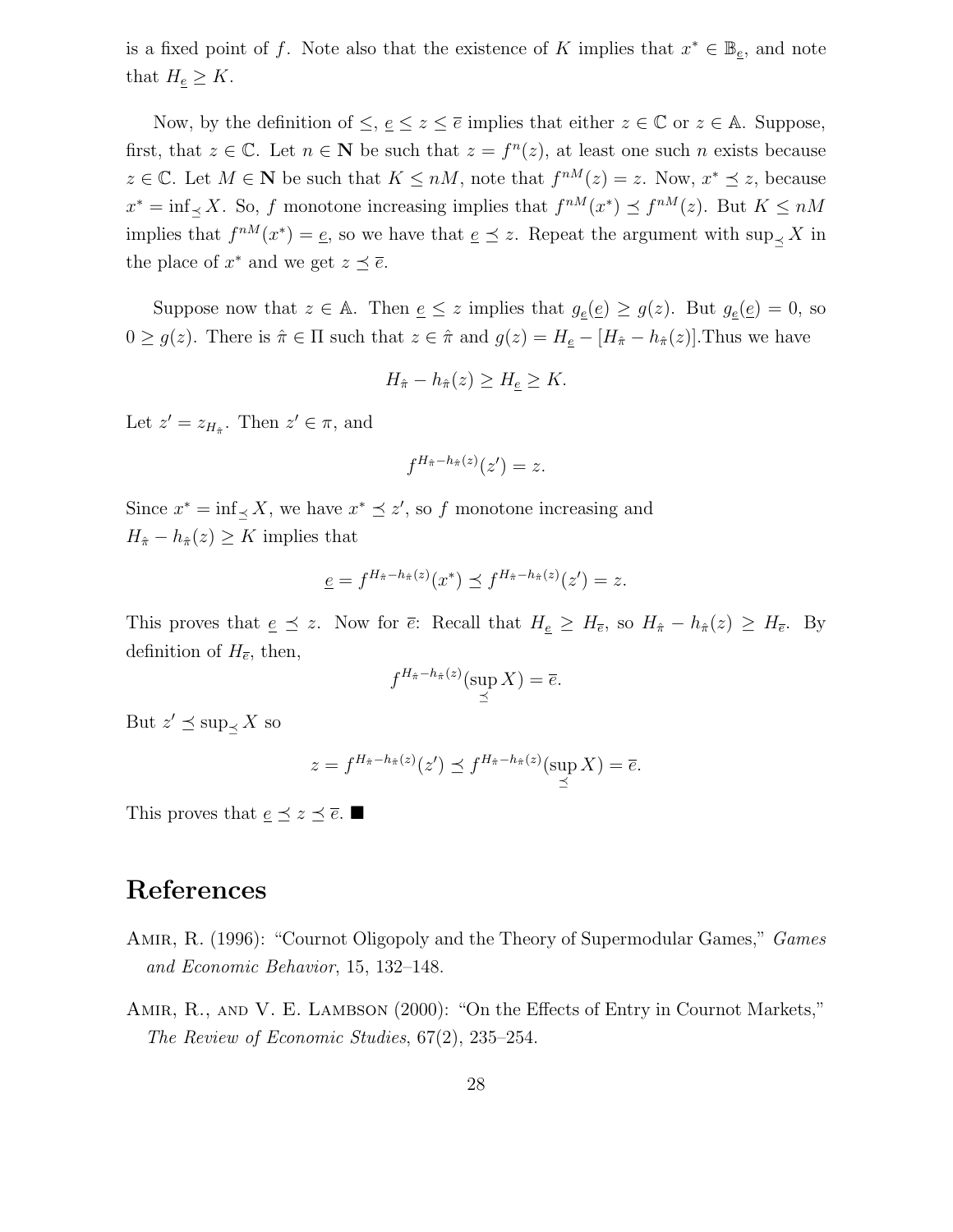- Echenique, F. (2000): "Mixed Equilibria in Games of Strategic Complements," Forthcoming in Economic Theory.
- (2001): "The Equilibrium Set of a Two-Player Game with Complementarities is a Sublattice.," Forthcoming in Economic Theory.
- (2002): "Comparative Statics by Adaptive Dynamics and The Correspondence Principle," Econometrica, 70(2), 833–844.
- Echenique, F., and T. Sabarwal (2000): "Strong Comparative Statics of Equilibrium," Forthcoming in Games and Economic Behavior.
- Gabay, D., and H. Moulin (1980): "On the Uniqueness and Stability of Nashequilibria in Noncooperative Games," in Applied Stochastic Control in Econometrics and Management Science, ed. by P. K. A. Bensoussan, and C. Tapiero, pp. 271–293. North Holland Publishing Company.
- Lippman, S. A., J. W. Mamer, and K. F. McCardle (1987): "Comparative Statics in Non-cooperative Games via Transfinitely Iterated Play," Journal of Economic Theory,  $41(2)$ ,  $288-303$ .
- Milgrom, P., and J. Roberts (1990): "Rationalizability, Learning and Equilibrium in Games with Strategic Complementarities," Econometrica, 58(6), 1255–1277.
- (1994): "Comparing Equilibria," American Economic Review, 84(3), 441–459.
- Milgrom, P., and C. Shannon (1994): "Monotone Comparative Statics," Economet $rica, 62(1), 157-180.$
- MONDERER, D., AND L. S. SHAPLEY (1996): "Potential Games," *Games and Economic* Behavior, 14, 124–143.
- Morris, S., and H. S. Shin (2000): "Global Games: Theory and Applications," Prepared for the Eighth World Congress of the Econometric Society.
- Sobel, M. J. (1988): "Isotone Comparative Statics in Supermodular Games," mimeo, SUNY at Stony Brooks.
- Topkis, D. M. (1979): "Equilibrium Points in Nonzero-Sum n-Person Submodular Games," SIAM Journal of Control and Optimization, 17(6), 773–787.

- (1998): Supermodularity and Complementarity. Princeton University Press.